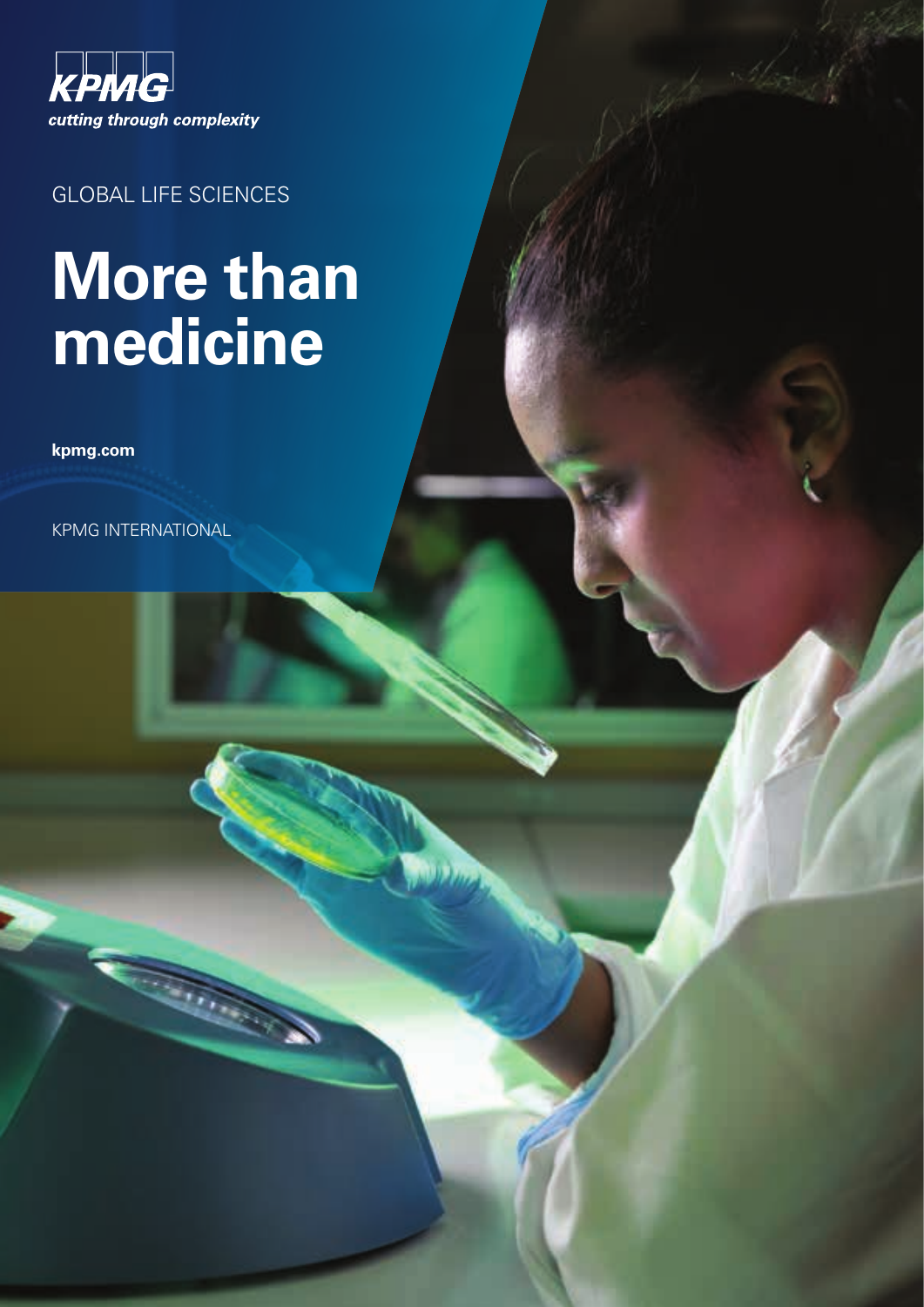# **More than medicine**

© 2013 KPMG International Cooperative ("KPMG International"), a Swiss entity. Member firms of the KPMG network of independent firms are affiliated with KPMG International. KPMG International provides no client services. Al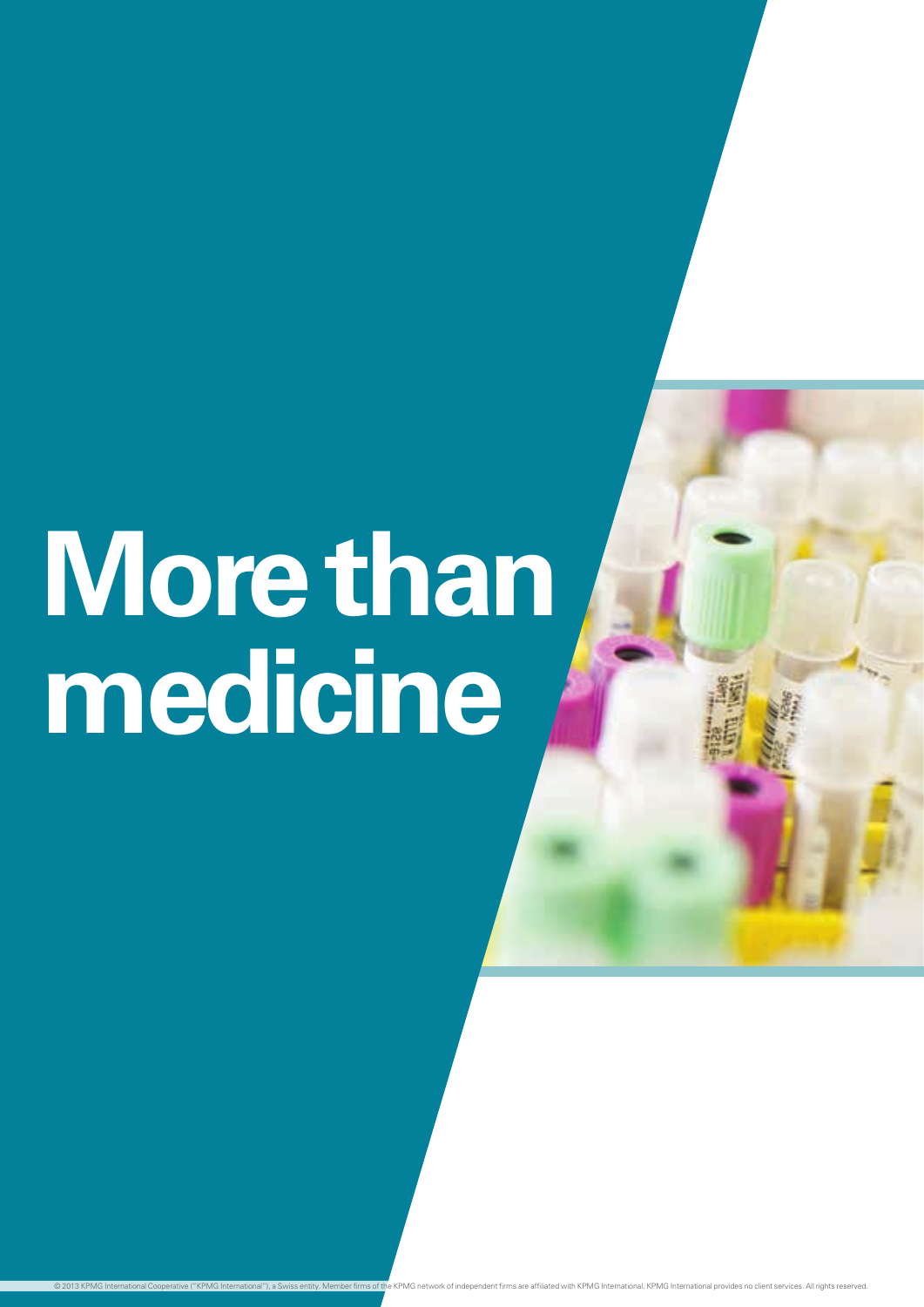# **CONTENTS**

| <b>Executive summary</b>                                                                                                                                                                                                                                          |                       |
|-------------------------------------------------------------------------------------------------------------------------------------------------------------------------------------------------------------------------------------------------------------------|-----------------------|
| <b>Introduction</b><br>Healthcare transformation demands a new vision and<br>approach from life sciences companies                                                                                                                                                | 6                     |
| <b>Part 1:</b> The changing healthcare landscape<br>- What is driving healthcare convergence?<br>- The importance of partnering                                                                                                                                   | 8<br>8<br>13          |
| <b>Part 2: Strategies for success</b><br>1. Understand the customer and what they want<br>2. Reshape R&D to provide reimbursable drugs and<br>devices that deliver shareholder value<br>3. Anticipate shifting power structures in the wider<br>healthcare system | 17<br>1 /<br>18<br>20 |
| <b>Conclusion</b>                                                                                                                                                                                                                                                 |                       |

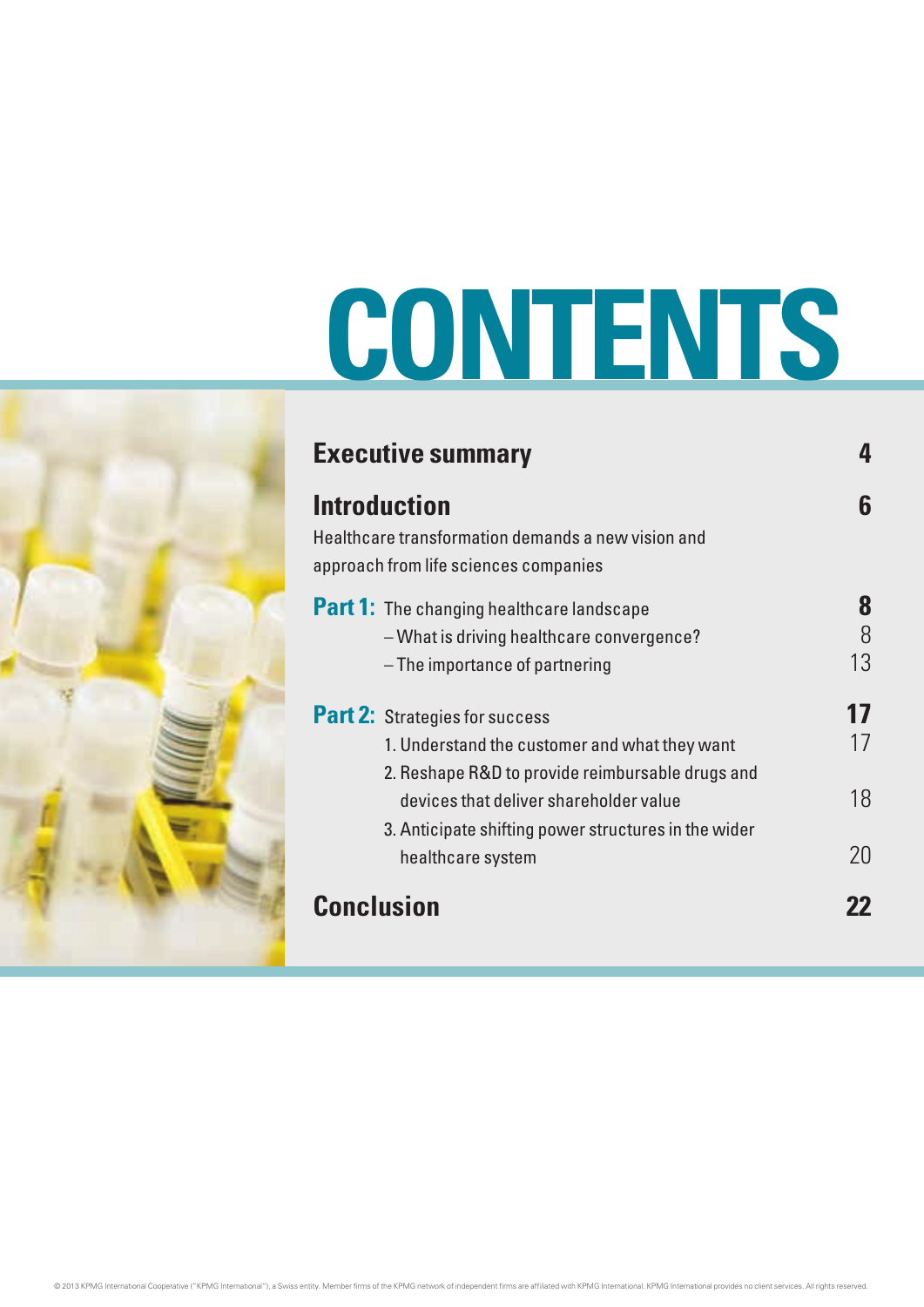## **Executive summary**

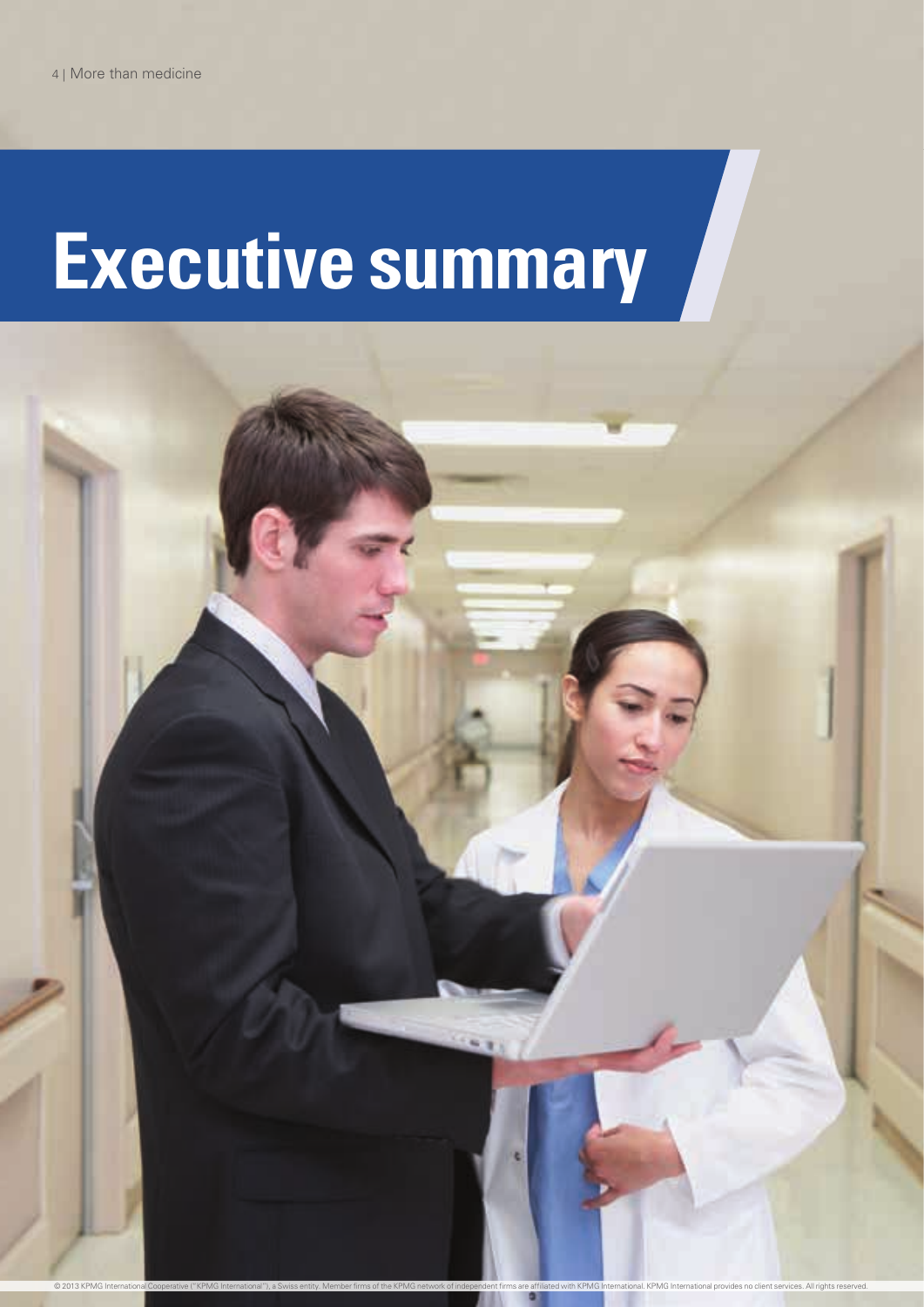Healthcare systems around the world are in crisis. They are buckling under the pressure of rapidly increasing longevity, rising patient expectations, unhealthy lifestyles, multiple co-morbidities and significant healthcare cost inflation. They are desperate to answer a simple question with a complicated answer: how can we secure better patient outcomes at lower cost?

To realize this ambition, a complete re-evaluation of the healthcare operating model is needed and, in many parts of the world, is already underway. In this report, we argue that pharmaceutical companies ought to be much more engaged than they are currently with this rapidly changing healthcare landscape. Those that are partners to the debate and manage to negotiate through it successfully will find multiple opportunities to improve the bottom-line.

Without a doubt pharmaceutical, medical device and diagnostics and other life sciences companies have the talent and ability to demonstrate their value as a partner to healthcare systems around the world but both elements of the business model and the way it interacts with its stakeholders need to be rethought. There is still time to make these changes but given the scale of the challenge, these should still be driven with unparalleled urgency.

Of course, other industries have been through similar transformations. As an example from the IT industry, IBM reinvented itself in the 1980s and 1990s.<sup>1</sup> First, it shifted its focus from mainframes to PCs. Second, and more importantly, it added professional services to its business. This provided business solutions to large enterprise clients, helping drive higher value, improve margin and grow profits as a consequence. As many industries have recognized, it is the customer (or patient) that ought to sit in the center of the system, and not the provider. As healthcare systems evolve to take account of that fact, it is imperative that pharmaceutical companies do too. IBM's massive transformation resulted in a 10-fold increase in its share price post 1995, well ahead of the three-fold rise in the US market over the same period. That is an outcome that is certainly worth paying attention to.

 $\epsilon$ There is considerable opportunity to improve margins for pharmaceutical companies that can capitalize on the changing healthcare landscape.

#### **Chris Stirling**

KPMG's Global Head of Life Sciences



**Chris Stirling** Global Head of Life Sciences

1 http://[www.forbes.com/sites/davechase/2012/07/28/ibms-reinvention-should-inspire-flat-pharma-businesses/](http://www.forbes.com/sites/davechase/2012/07/28/ibms-reinvention-should-inspire-flat-pharma-businesses/)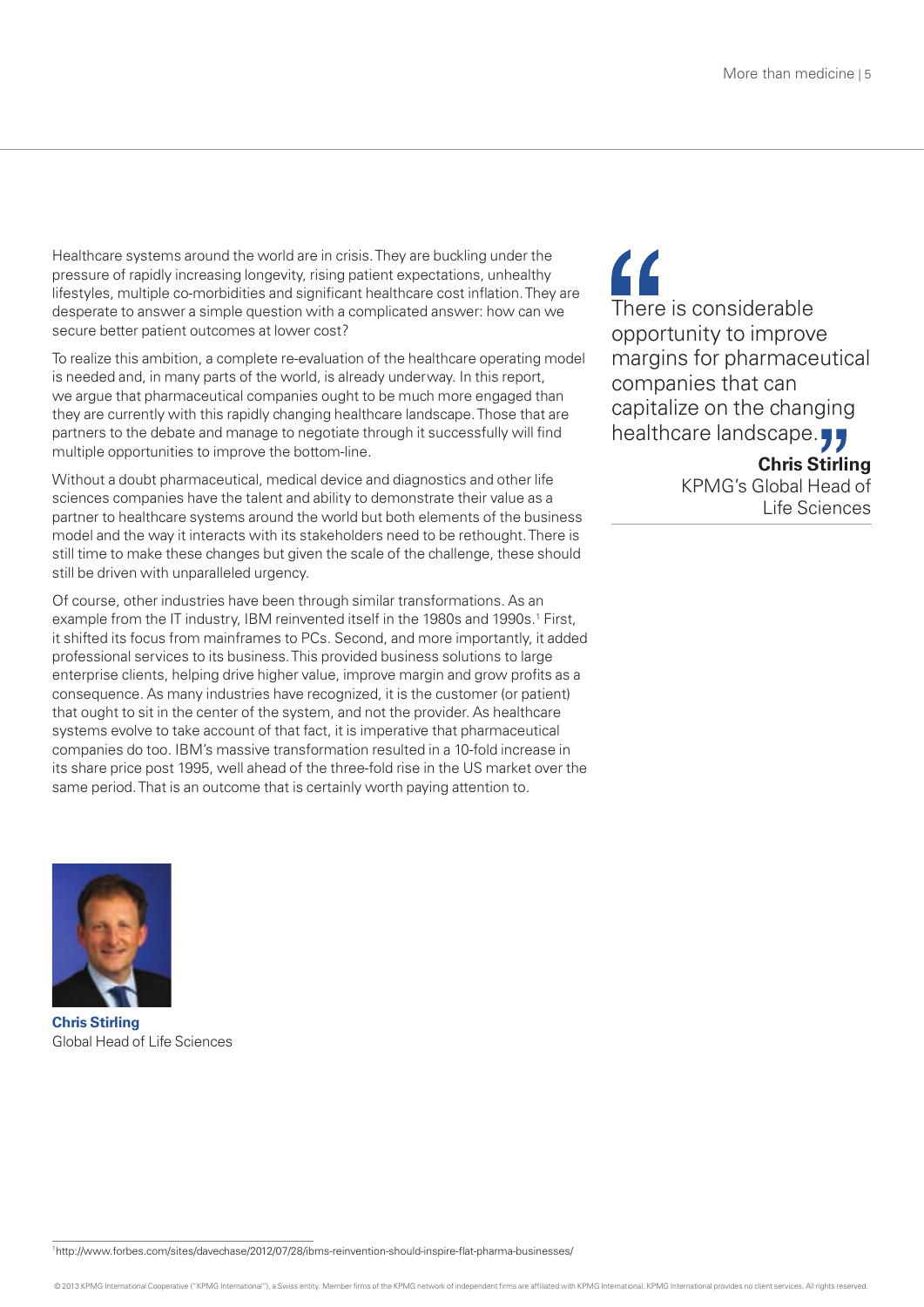## **Introduction**

## Healthcare transformation demands a new vision and approach from life sciences companies

The life sciences industry finds itself at a critical crossroads. In one respect, never before have there been so many powerful forces driving increased demand for healthcare. These include aging populations, rising expectations for increased access and better quality healthcare (particularly among the middle classes in emerging markets), and an increase in the prevalence of chronic lifestyle-driven diseases.

However, life sciences companies are also facing an unprecedented range and intensity of challenges. In Europe especially, the global economic downturn has hurt many pharmaceutical companies who have struggled to be reimbursed for their medicines. Reforms introduced by healthcare systems in desperate need of restructuring have contributed to persistent downward pricing pressures worldwide that have unfortunately coincided with a period during which patent expirations continue to wipe billions of dollars off balance sheets.

The industry still finds itself in the press for all the wrong reasons as historical sales and marketing indiscretions are exposed and multi-million dollar fines levied. There has clearly been a cultural shift across the industry but we are at the start of a long process of rehabilitation.

However, our contention is that the industry has not yet properly addressed one of the most pressing global challenges – the rapidly changing healthcare landscape. This is partly understandable given the need to manage patent expirations and retool research and development (R&D) but it is now time to start to consider this important issue. The new healthcare ecosytems focus on value, and reward better outcomes at the same or lower costs. Accordingly, the interests of the life sciences industry could converge with those of healthcare providers and payers in increasingly integrated delivery and financing models, provided the products and services are of sufficient merit.

How should the industry approach this new healthcare landscape? There are broadly two options. First, business as usual but this is an untenable strategy. The historic adversarial supplier model is only going to get tougher. Payers, more active and influential, are rightly demanding a greater degree of evidence before approving or reimbursing new drugs and the relatively easy wins in primary care in developed markets are no longer available in an era of high quality generics for many chronic diseases. In the emerging markets, there are personal income and budgetary challenges, and specialized markets such as oncology are, in many cases, highly competitive.

However, there is an alternative approach for the industry: be part of the solution, positioned as a partner *in* the system, rather than a supplier *to* it. Medicines constitute just 10 percent of the total healthcare bill in the US (Figure 1) and 9 percent in the UK. If healthcare systems need to achieve better patient outcomes for less money, significant savings could be achieved from the other 90 percent of the budget, in particular, on the amount of money spent treating people in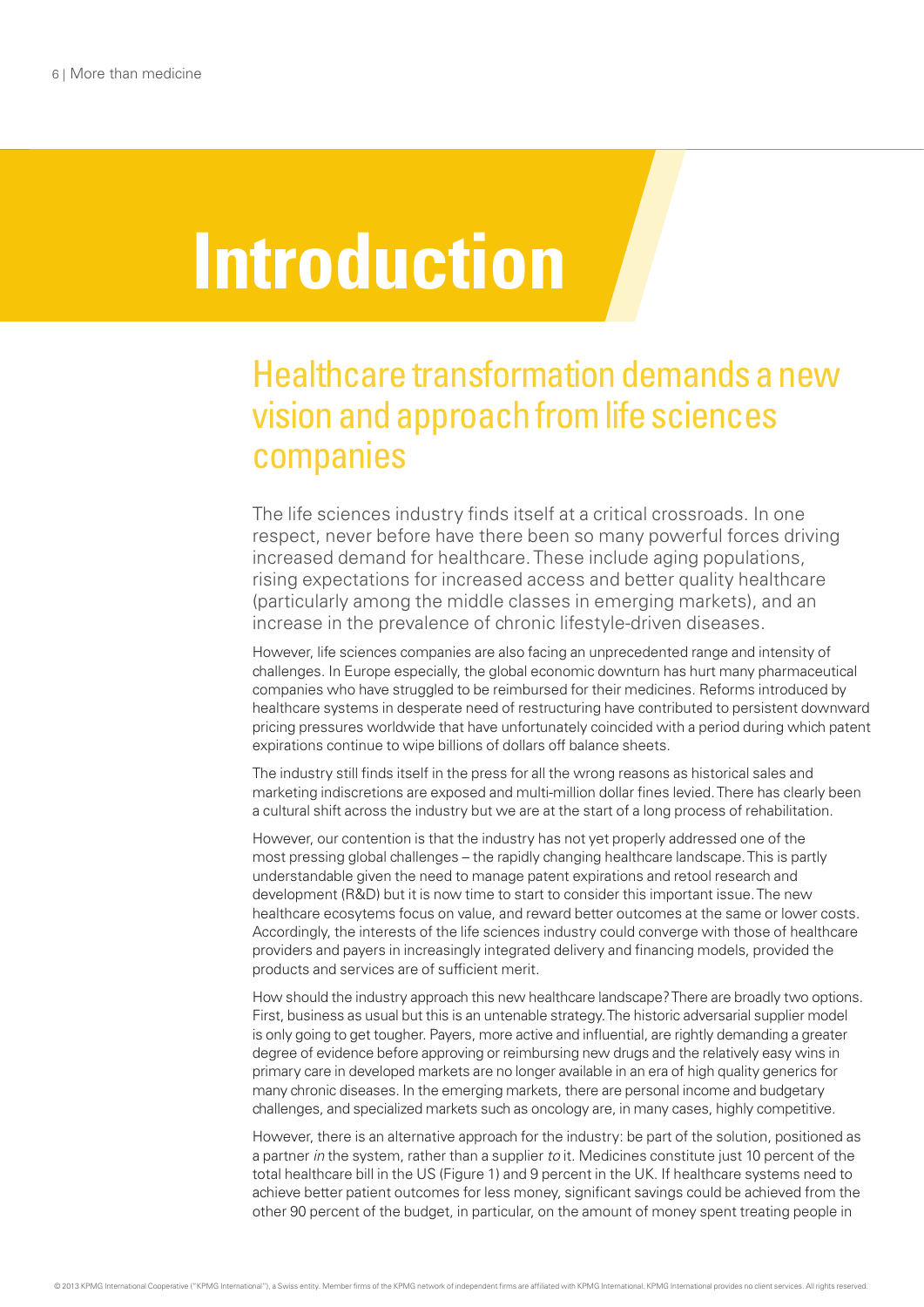

#### **Figure 1: Breakdown of US healthcare spending (2011)**

Source: Pfizer, 2012 [\(http://www.pfizerplus.com/gi/health\\_care\\_spending.aspx\)](http://www.pfizerplus.com/gi/health_care_spending.aspx)

hospitals. The industry is ideally placed to work with providers and payers to achieve this, not least because better medicines keep people out of hospital, but also because its expertise in market access could be very valuable to new groups of healthcare organizations. Combining the global access infrastructure of the industry with the care experience of providers and risk management experience of payers could create new ways to deliver improved value to the patient. Co-morbidity is a complicating factor that vertical disease models fail to address: the industry could use its extensive disease knowledge to help develop better treatment pathways for the co-morbid patient.

We see three crucial strategies that the industry must consider in the new healthcare environment:

- 1. Understand the customer and what they want
- 2. Reshape R&D to provide reimbursable drugs and devices that deliver shareholder value
- 3. Anticipate shifting power structures in the wider healthcare system

In Part 1 of this report, we first analyze in more detail what is driving the trend towards healthcare 'convergence'. Next, we outline our vision for more successful partnerships between different stakeholders in the healthcare ecosystem. In Part 2, we expand on the three strategies for future industry success given the new healthcare reality.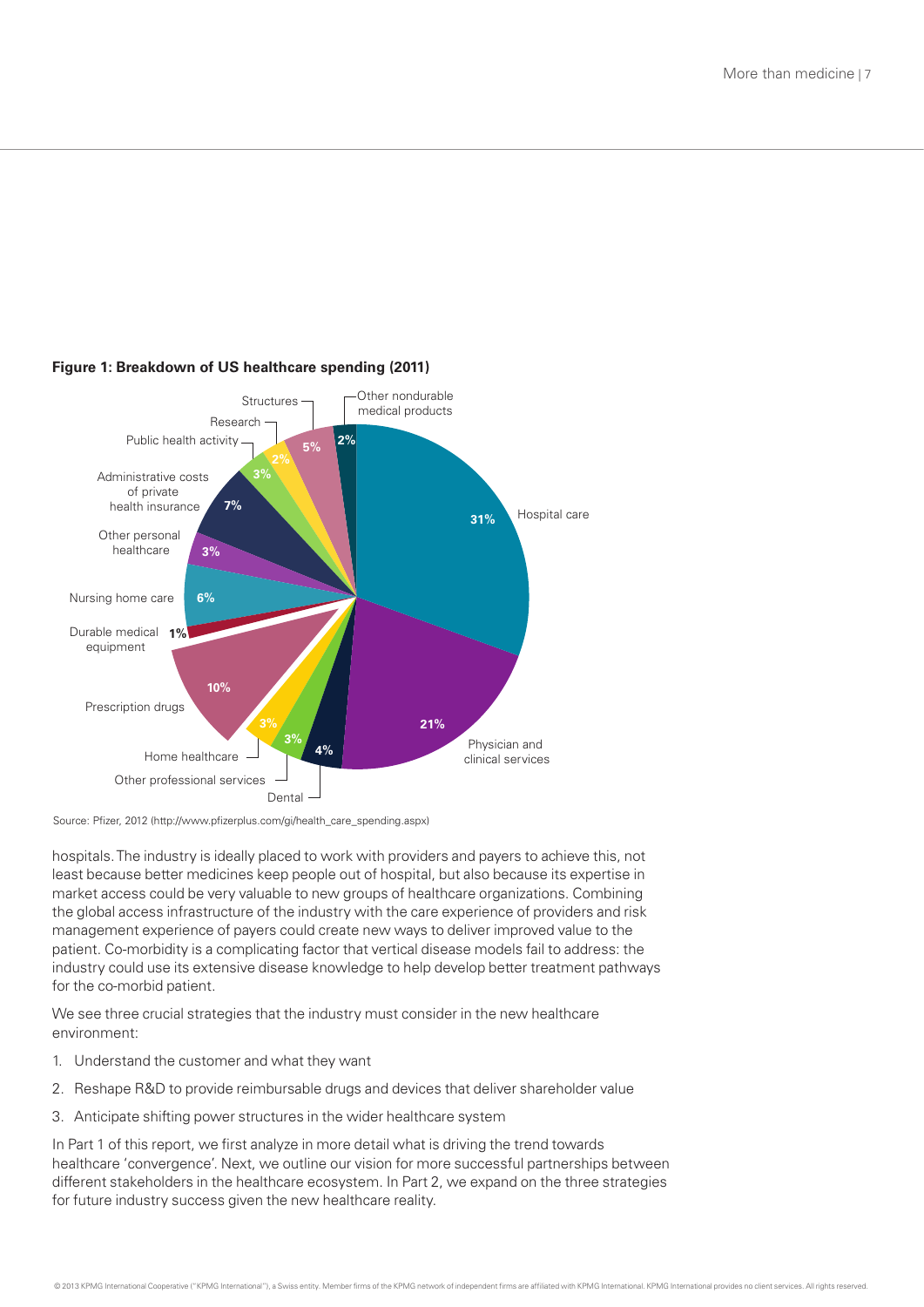### Part **1 The changing healthcare landscape**

In a system that rewards better outcomes at the same or lower costs, the interests of pharma could converge with those of healthcare providers and payers in increasingly integrated delivery and financing models.

## **What is driving healthcare convergence?**

Healthcare convergence is the thesis that all stakeholders in the healthcare ecosystem will increasingly need to work more closely together to achieve one aim: better patient outcomes at lower costs. New ecosystems are built around patients, not providers [see Figure 2]. Companies that can demonstrate the value their products (and increasingly services) bring to the emerging healthcare systems will be able to access broader patient populations in both developed and emerging markets.<sup>2</sup>

Historically, payment for healthcare products and services has been based on unit or episode. However, payers worldwide are now seeking ways of contracting *value* not *volume*, a trend on which we have recently reported and proposed some solutions to help achieve this critical outcome.<sup>3</sup> In a system that rewards better outcomes at the same or lower costs, the interests of pharma could converge with those of healthcare providers and payers in increasingly integrated delivery and financing models, provided the products and services are of a sufficient standard. Given pharma's deep knowledge of testing and measuring the quality of outcomes and related costs, the industry can play a significant role in the evolving, broader healthcare enterprise. But to do this it must demonstrate a clear understanding of the convergence of focus from stakeholders on value and cost.

#### **Selected key healthcare policy trends driving healthcare convergence**

The key policy trend in healthcare convergence is the move to paying for *outcomes*, not disjointed and uncoordinated *inputs*. We comment on this and three other related policy changes:

- use of health technology assessments and comparative effectiveness
- increasing focus on real world data
- introduction of value-based pricing.

<sup>3</sup> Contracting Value: Shifting Paradigms October 2012 KPMG

<sup>&</sup>lt;sup>2</sup> Future Pharma: Five strategies to accelerate the transformation of the Pharmaceutical industry by 2020. October 2011 KPMG.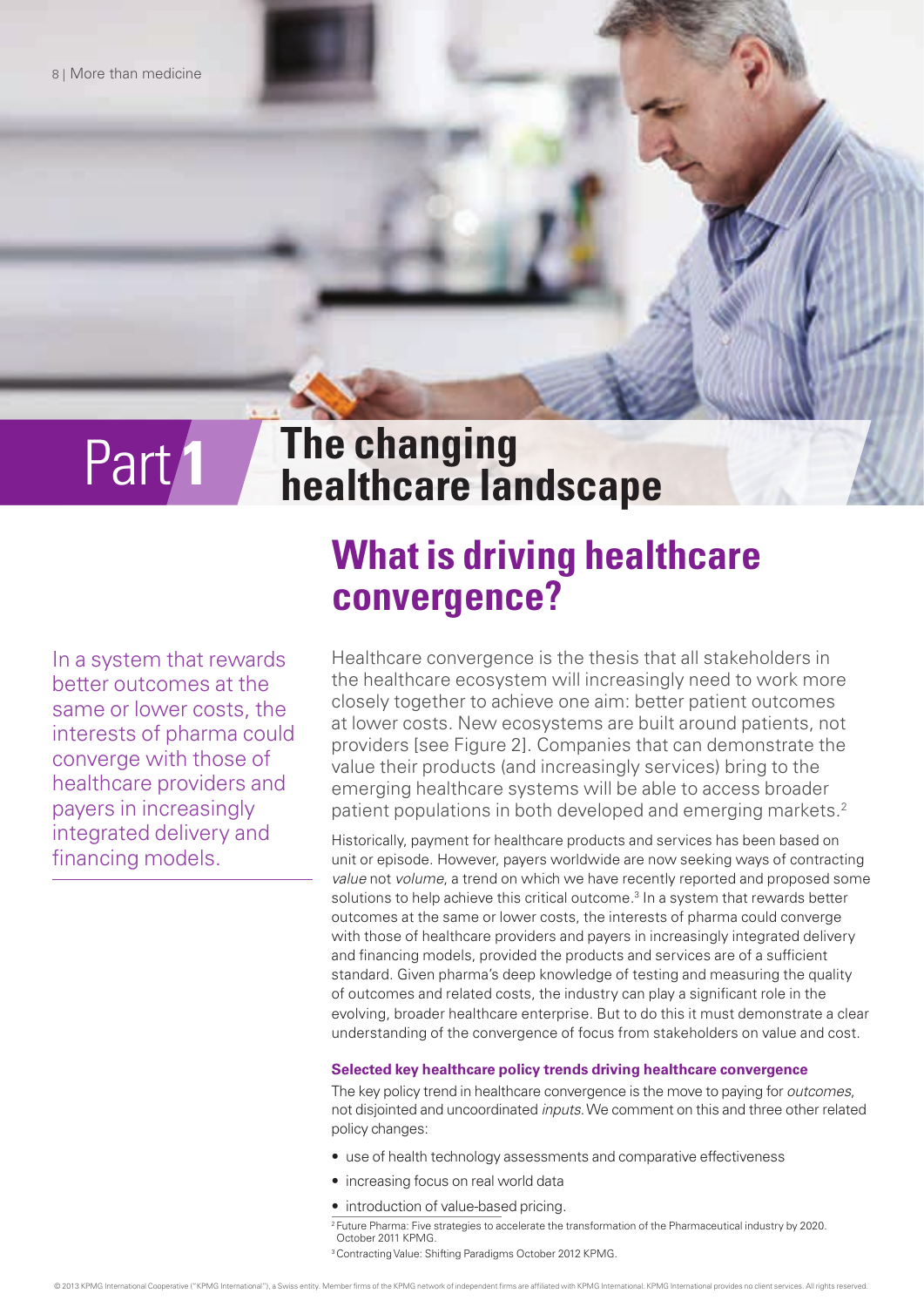

#### **Figure 2: New healthcare ecosystems are centered on the patient**

```
Source: KPMG International, 2012
```
#### **Paying for outcomes**

Recent government healthcare reform acts such as the US 2010 Patient Protection and Affordable Care Act (PPACA) and the UK Health and Social Care Act 2011, focus on improving outcomes for patients, while also cutting healthcare spending. Improved outcomes at the same or lower costs would represent an improvement in value. However, as KPMG's recent report, *Transforming Healthcare: From Volume to Value* highlighted, every existing healthcare payment system partly rewards value: the classic fee for service mechanism stimulates productivity, timeliness and a focus on the patient as the client while the block grant or wholesale budget for a hospital stimulates judicious use of resources, and prevents overuse. Yet these systems are so unrefined and undifferentiated that they can destroy more value than they create.

High quality, low-cost healthcare can only be created by redesigning the care from the patient's perspective [see Figure 2]. Healthcare systems are now looking for the next step forward: paying for outcomes rather than activities, and paying for value rather than reimbursing costs.<sup>3</sup> Healthcare systems with the patient, rather than the provider, at the center will need a completely fresh approach from the industry.

#### **Health technology assessments and comparative effectiveness**

Health technology assessments (HTAs) are growing rapidly in importance as providers look for ways to determine what treatments should be provided to patients and at what cost. HTAs assess the additional value of a medicine relative to treatment alternatives.

Government payers, whether direct (as in the UK), or indirect through third parties (as in the US and Germany), have turned to comparative effectiveness as a way of determining the value of pharmaceuticals in recent healthcare reforms, although there are subtle and important differences in approach between countries. While the importance of the US to the global market is self-evident (it is forecast to be 31 percent of the global market in 20164 ), the UK and Germany have global influence

<sup>4</sup> The Global Use of Medicines: Outlook Through 2016 IMS Institute for Healthcare Informatics p.5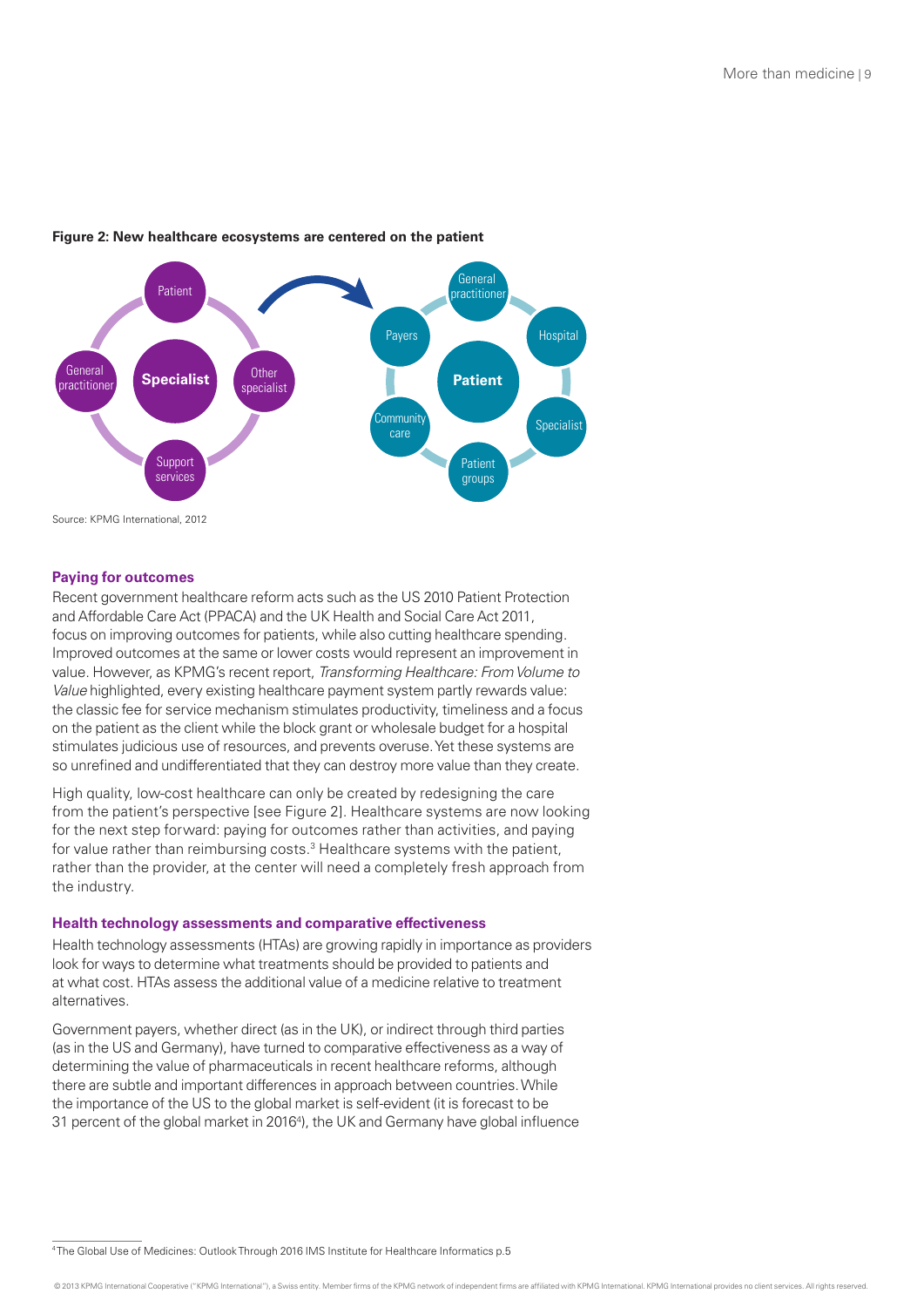Healthcare systems are now looking for the next step forward: paying for outcomes rather than activities, and paying for value rather than reimbursing costs.

that far outweighs their respective shares of the market. UK pharmaceutical prices influence more than 25 percent of the global market through international reference pricing, $^5$  while German prices also have some bearing on a number of countries. $^6$ 

In developed markets, the HTAs currently employed by governments in Germany through the Institute for Quality and Efficiency in Healthcare (IQWiG) and in the UK through the National Institute for Health and Clinical Excellence (NICE) have the most short-term impact on pharma. In Asia and the emerging markets the use of HTAs is less mature, but is growing in profile.

#### **Comparative effectiveness in the US**

The Patient Protection and Affordable Care Act (PPACA) legislated for the US government to improve the value it receives for dollars spent on Medicare and Medicaid through comparative effectiveness research via the Patient-Centered Outcomes Research Institute (PCORI).

However, PCORI was created to ensure that value is assessed on clinical qualities and not cost-effectiveness measures. It funds and carries out comparative effectiveness research to determine the comparative value of therapeutic alternatives. It is an independent, non-profit organization created to conduct research to provide information about the best available evidence to help patients and their healthcare providers make more informed decisions. Importantly, legislation prevents it from funding and carrying out *cost-effectiveness* comparisons. Furthermore, public providers in the US, such as the Centers for Medicare and Medicaid Services, are prohibited from basing coverage decisions solely on PCORI's research.

Responding to political pressure, US policymakers have attempted to ensure that PCORI's sponsored research will not be used to ration healthcare spending and limit access to new therapies. Under the current legislation, comparative effectiveness research analysis sponsored by PCORI will not include costeffectiveness studies. This political sensitivity in the US is in contrast with the UK<sup>7</sup>.



<sup>5</sup> The Pharmaceutical Price regulation Scheme, The Office of Fair Trading 2007 p.42

6 <http://www.thepharmaletter.com/file/111771/german-pharma-criticizes-new-amnog-vetting-procedure.html>

7 Miller DW Value-Based Pricing Pharm Med 2012; 26 (4) 217-222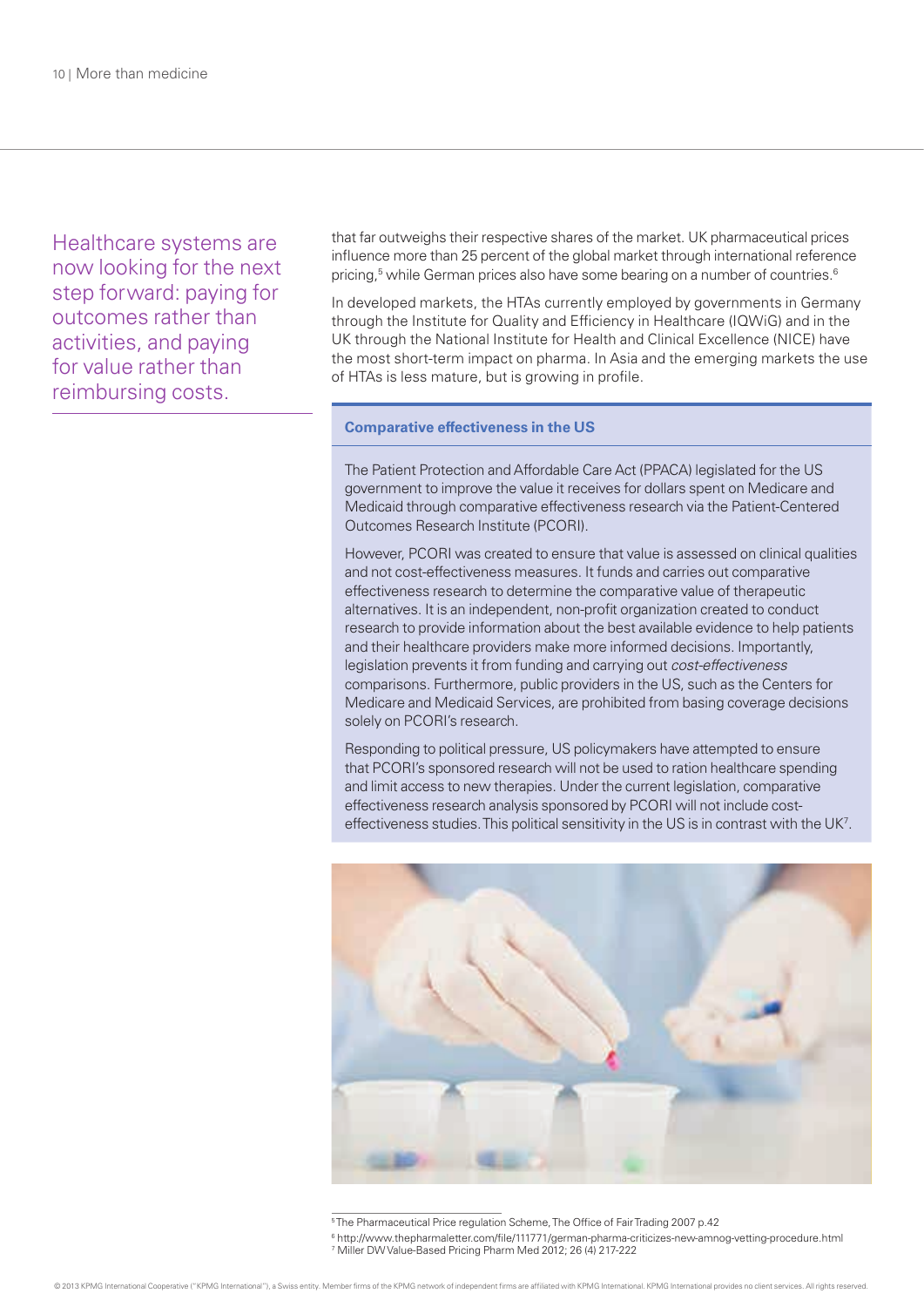#### **Real world data**

The proliferation of data and the emergence of a Big Data landscape are increasing the ability of real world data to generate real world evidence of the effectiveness of healthcare interventions. Public payers in the US, France and Germany are moving to adopt real world data by following the examples of the UK, Australia and Sweden. Evidence of broad applicability is growing. For example, real world data has influenced access in Sweden where evidence generated by registries informs product reassessments and has even improved access. Using data from its rheumatoid arthritis registry, the National Board of Health and Welfare determined that early treatment with TNF-inhibitors was cost effective. As a result, national rheumatoid arthritis guidelines prioritized early treatment with TNF-inhibitors. In the UK, real world data could influence post-launch adjustments of prices under a new value-based pricing system. In the US, CVS Caremark has indicated its intent to use its own claims data to conduct comparative effectiveness research to inform all aspects of its business including guidelines, restrictions, and negotiations with manufacturers.<sup>8</sup>

#### **Value-based pricing**

Value-based pricing agreements have been in place for more than a decade in the US where they have been used to increase market share for the first entrant in a new therapeutic category, such as Merck's Zocor9 (simvastatin) in 1998 and Novartis' Diovan HCT<sup>10</sup> (valsartan/hydrochlorothiazide) in 2004. In markets where the government plays a role in pharmaceutical pricing there have already been value-based pricing agreements in response to budgetary pressures. Bayer offers performance based contracts for Nexavar, with discount/refund for non-responders, e.g. in Italy, while Johnson & Johnson established a risk-sharing refund scheme for Velcade.

#### **Japan rewards innovation, but HTAs under consideration**

Recent changes to the pricing system in Japan are rewarding innovation. Since 1990 drug prices have been set by reference to a comparator product, if available, with a premium based on better efficacy or safety, degree of innovation and orphan drug or pediatric use. In the absence of a comparable product, a cost accounting methodology is applied. In both circumstances reference is made to the average price of the product in foreign markets. Every two years prices are adjusted downwards. The new pricing system provides a sustained premium for innovative medicines that are not subject to biennial cuts, but will eventually suffer a much greater price reduction on first generic entry. This has been described as quasi-value-based pricing, because clinical benefit is taken into account in an arbitrary manner but there is no pharmacoeconomic assessment involved as yet. However, there are signs that the government is now considering moving to a pharmacoeconomic-based health technology assessment model for drug pricing<sup>11</sup>.

10 Møldrup C. "No cure, no pay." BMJ. 2005;330:1262-4.

The ability of real world data to generate real world evidence of the effectiveness of healthcare interventions is increasing.

<sup>&</sup>lt;sup>8</sup> Real-world evidence: transforming the industry into the 'prove it works' era An extract from Pricing & Market Access. Outlook 2010-2011 Edition.

<sup>9</sup> Carlson JJ, et al. "Paying for Outcomes: Innovative Coverage and Reimbursement Schemes for Pharmaceuticals." Journal of Managed Care Pharmacy. 2009;15(8):683-7.

<sup>11</sup> Kamae I Overview of recent developments in HTA systems in Asia and the position in Japan Korea-U.S. Healthcare Innovation Seminar 2011, Seoul, Korea 13 June 2011.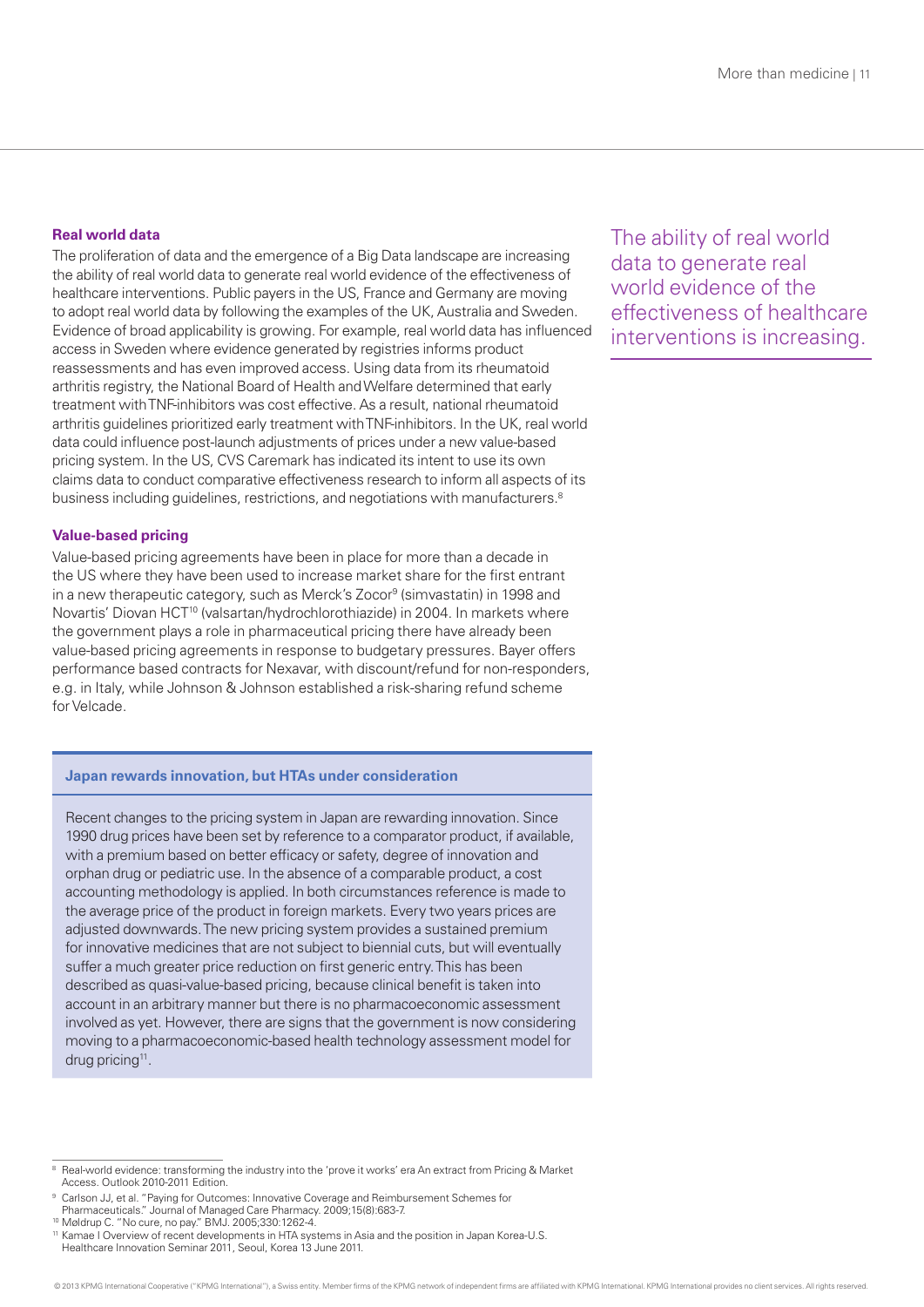The industry will need to be positioned as a partner *in* the system, rather than a supplier *to* it.

Now the UK government is proposing to replace the Pharmaceutical Pricing and Reimbursement Scheme (PPRS), which expires in 2014, with a value-based pricing system. Under the current pricing system, drugs and treatments are assessed using the estimated total health benefits they provide. There is no provision for assigning a greater weight to the drugs that address significant unmet needs or are used to treat severe and life-threatening conditions. Moreover, drug prices are regulated by a mix of price and profit control under this PPRS system. Once set, the drug prices cannot be increased. This system also regulates the profits that companies earn on their sales to the UK National Health Service (NHS), creating pressure to offer competitive drug prices. Although PPRS has these limitations, it has certain flexible pricing options that cannot be ignored. It encompasses attractive features such as freedom of pricing for new active substances and a provision to raise drug prices when more evidence is available. In addition, there is a provision for introducing patient access schemes that offer discounts or rebates to reduce the cost of a drug to the NHS, which have improved patient access to certain costly drugs that otherwise could not have been assessed as cost-effective by NICE.12,13,14

By introducing the concept of value-based pricing, the UK government is aiming to achieve in the following benefits for stakeholders:

- Patients: improve patient outcomes by providing better access to effective medicines.
- Life sciences industry: drive innovation and encourage investments in areas with high unmet medical needs.
- Providers: improve the decision-making process for new drugs by extending the scope of assessment to include a range of factors through which a drug's value and benefits can be assessed.

**German healthcare reform introduces value-based pricing**

German healthcare reform AMNOG (Arzneimittelmarkt-Neuordnungsgesetz) was enacted in 2010 and introduced a benefit assessment to set the price of a medicine after 6 or 12 months commercialization. Drugs deemed to bring an incremental therapeutic benefit qualify for price negotiations, and may obtain a price premium over the relevant therapeutic comparator. Under AMNOG, the level of added therapeutic benefit granted to newly approved drugs is based on a scoring system ranging from 1 to 6 where 1 defines a major added benefit over a comparator and 6 less benefit than the comparator. Medicines which are either comparable or inferior in terms of patient-related outcomes (a score of 5 or 6) will get a non-negotiable price under Germany's referencepricing system<sup>15</sup>.

<sup>&</sup>lt;sup>12</sup> A new value-based approach to the pricing of branded medicines, UK department of Health, 18 July 2011

<sup>&</sup>lt;sup>13</sup> Operationalising Value Based Pricing of Medicines: A Taxonomy of Approaches, Office of Health Economics, August 2011

<sup>14</sup> Implications of value based pricing in the UK, PMLive, 16 May 2012

<sup>15</sup><http://healthcare.blogs.ihs.com/2012/02/02/amnog-german-health-reform-pharma-market-access-2012/>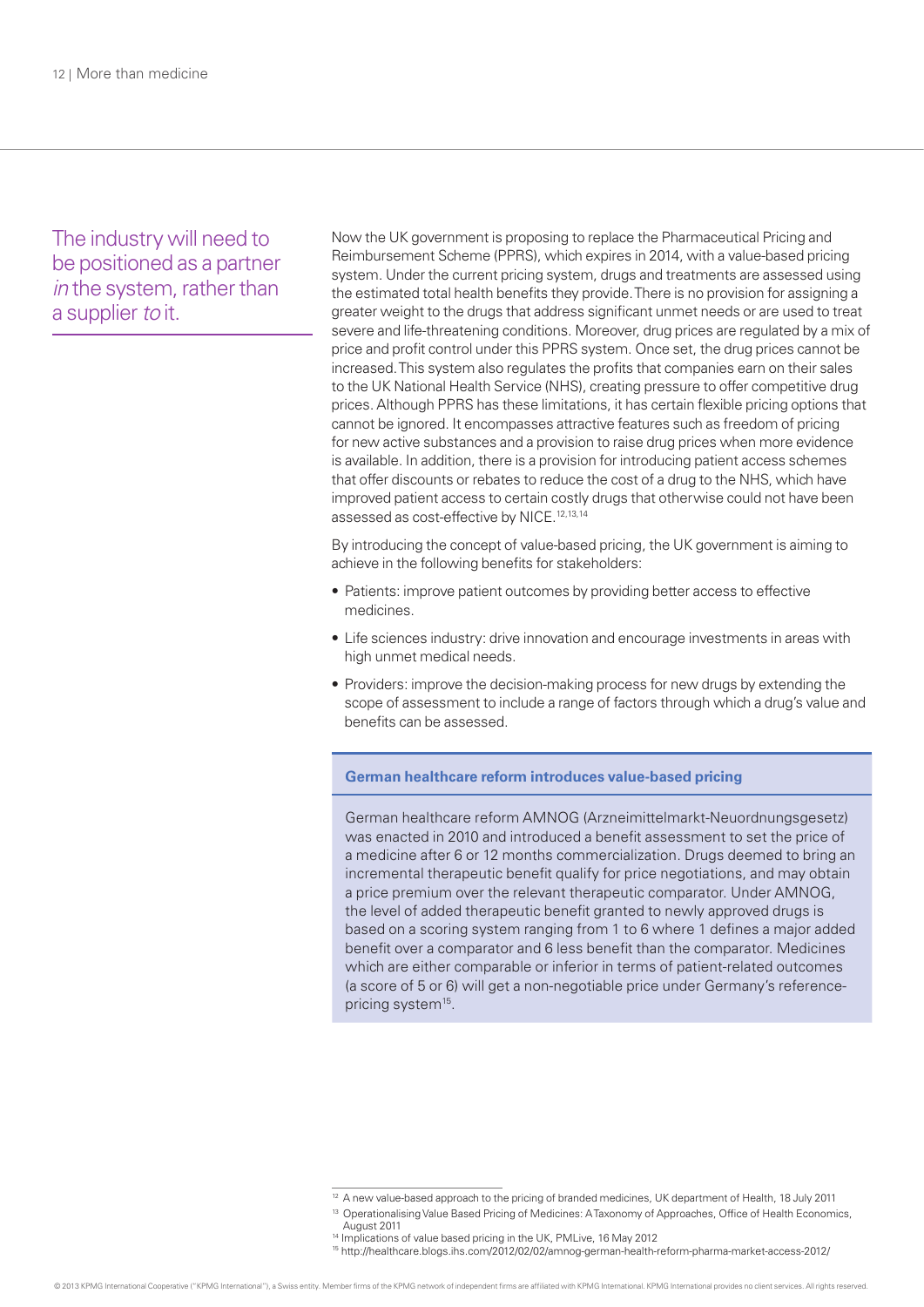

## **The importance of partnering**

As these global healthcare policy changes drive stakeholders to align around the common aim of delivering better patient outcomes at lower costs, we believe the industry will need to redesign its approach to payers and patients accordingly. Currently, the industry acts as one of many suppliers to the healthcare system but this will need to change. It will need to be positioned as a partner *in* the system, rather than a supplier *to* it. Below we outline some opportunities for the industry to use its talent, scale and data to be a partner to emerging healthcare systems.

#### **Aligning economic interests**

Several tools could be used to greater effect to improve patient outcomes and lower healthcare costs, including:

- Risk sharing agreements agreements that link drug reimbursement to outcomes achieved – enable governments to provide access to new drugs for unmet medical need more rapidly than if there are lengthy price negotiations. From the industry perspective they allow earlier market access and potentially better returns in an era when the patentable life of most new drugs is becoming shorter. Risk sharing agreements have become increasingly common in Europe.<sup>16</sup>
- Post-launch value assessments using real world data are an alternative assessment tool. These can be based on bespoke patient registries but if a coordinated, multicountry approach to a particular disease and treatment could be agreed on, the time and cost savings to all stakeholders would be significant.<sup>17, 18</sup>
- Data from patient registries are complementary to that derived from randomized controlled trials (RCTs). Patient registries offer an opportunity to evaluate costeffectiveness because they permit longer follow-up than RCTs, represent usual standards of treatment monitoring and care, use patients who are less homogenous than in RCTs and include concomitant treatments that are chosen by physicians.

The development of a companion diagnostic together with a new medicine represents an opportunity to develop a partnership with a payer to reduce inappropriate prescribing and drive better value for the payer and patient.

<sup>16</sup> Alexis Sotiropoulos, Pricing Pharmaceuticals by Outcome (London: 2020 Public Services Trust, 2011). [http://www.tapestrynetworks.com/initiatives/healthcare/upload/Tapestry\\_EHILN\\_ViewPoints\\_Jul12-pdf.pdf p9](http://www.tapestrynetworks.com/initiatives/healthcare/upload/Tapestry_EHILN_ViewPoints_Jul12-pdf.pdf)

<sup>17</sup> [http://www.tapestrynetworks.com/initiatives/healthcare/upload/Tapestry\\_PVA\\_WG-\\_Post-meeting\\_briefing\\_](http://www.tapestrynetworks.com/initiatives/healthcare/upload/Tapestry_PVA_WG-_Post-meeting_briefing_) Nov12.pdf

<sup>&</sup>lt;sup>18</sup> A patient registry is an organised system that uses observational study methods to collect uniform data (clinical and other) to evaluate specified outcomes for a population defined by a particular disease, condition, or exposure, and that serves one or more predetermined scientific, clinical, or policy purposesRegistries for Evaluating Patient Outcomes: A User's Guide. 2nd edition.Gliklich RE, Dreyer NA, editors.Rockville (MD): Agency for Healthcare Research and Quality (US); 2010 Sep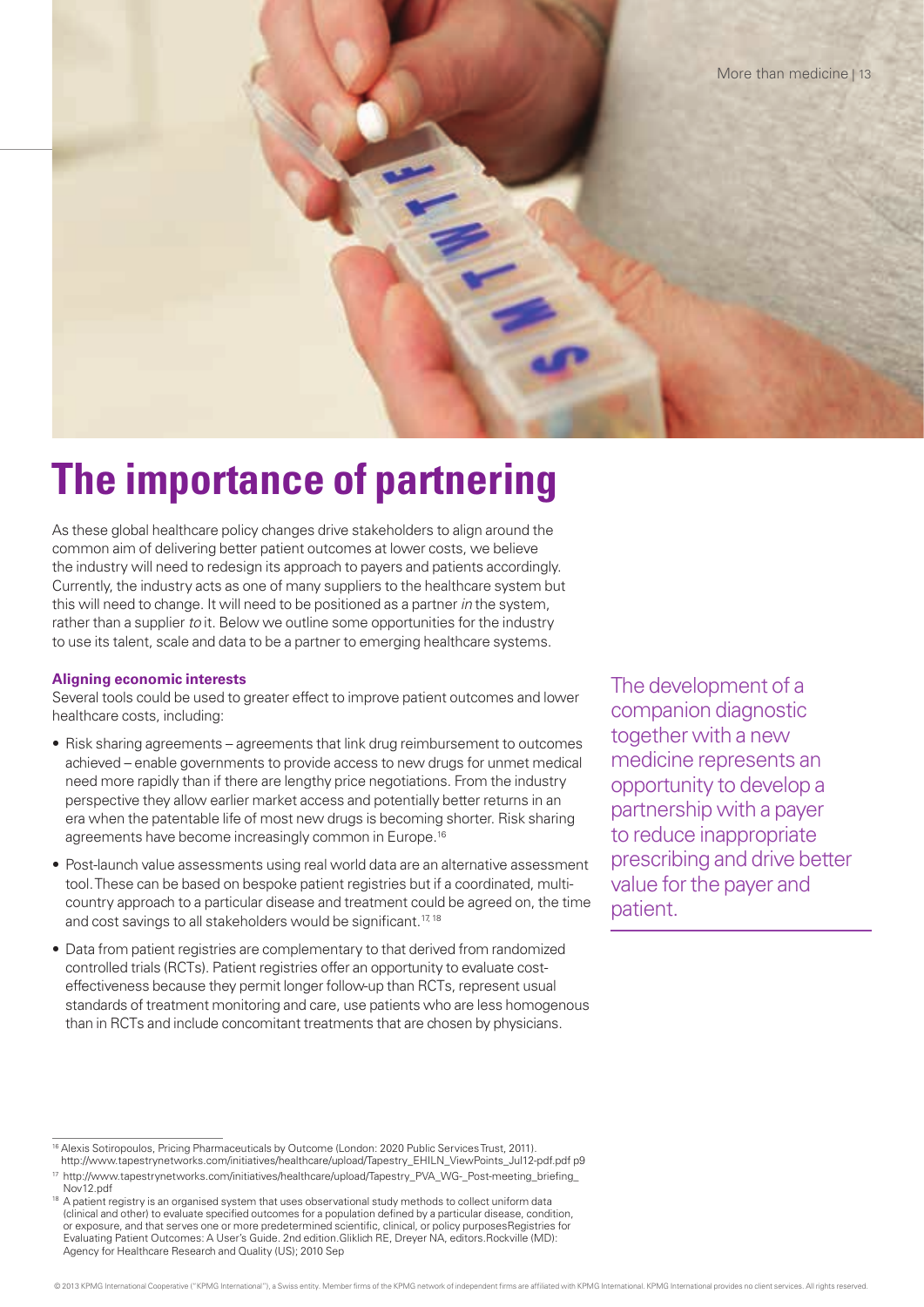Finding ways to help improve patient compliance with drug therapy aligns the interests of the industry with those of the patient, healthcare professional and provider: a win for all invested parties.

#### **Sweden's patient registry for heart failure**

Sweden has been fast to adopt registries, having established more than 70.19 For example, the Swedish Heart Failure registry (S-HFR or RiksSvikt)<sup>20</sup> was created to give the participating units knowledge about how they diagnosed and treated their patients and to give indications on where further efforts were needed to give patients with heart failure optimal management. S-HFR is an Internet-based registry, where participating units can register their heart failure patients or transfer data from standardized forms or from computerized patient documentations. The US has been a slower adopter although there is a notable cystic fibrosis registry.<sup>21</sup>

#### **Develop companion diagnostics to reduce ineffective prescribing**

The development of a companion diagnostic together with a new medicine represents an opportunity to develop a partnership with a payer to reduce inappropriate prescribing and drive better value for the payer and patient. The majority of companion diagnostic deals between pharma companies and diagnostic developers involve cancer therapies. The FDA has approved 15 companion diagnostics as of November 2012, all for cancer therapies.22 However, there are also more companion diagnostic tests that are able to determine the likely efficacy of drugs for common diseases, such as the KIF6 test for statin effectiveness. Whether this particular test is economically viable now that cheap generic statins are widely available is debatable but it does, nevertheless, allow stratification of patients at risk of coronary heart disease<sup>23</sup> and reduce issues of co-morbidity from polypharmacy.

#### **Improving drug compliance**

Poor compliance with therapy is a major source of inadequate outcomes and it costs healthcare systems dearly: one estimate put the costs in the US at USD \$290 billion, or 13 percent of total healthcare expenditures in 2009.<sup>24</sup> The issue here is the contrast between the efficacy established in RCTs, where patients are closely monitored to ensure adherence, and real world effectiveness, which is usually lower because many patients stop taking prescribed therapies after a period of time.

Progress to improve compliance could come through smartphone apps, designed to help patients stick to medication schedules. These could also incorporate drug interaction information as well as disease awareness and lifestyle advice, depending on the view of individual country regulators.

Finding ways to help improve patient compliance with drug therapy would be one of the most effective ways of improving the value of the medicines themselves and also aligns the interests of the industry with those of the patient, healthcare professional and provider: a win for all invested parties.

- 22 <http://www.fda.gov/MedicalDevices/ProductsandMedicalProcedures/InVitroDiagnostics/ucm301431.htm>
	- 23 Li et al Am J Cardiol. 2010 Oct 1;106(7):994-8. doi: 10.1016/j.amjcard.2010.05.033. Epub 2010 Aug 11

<sup>19</sup> [http://www.kvalitetsregister.se/om\\_kvalitetsregister/quality\\_registries](http://www.kvalitetsregister.se/om_kvalitetsregister/quality_registries)

<sup>20</sup> <http://www.ucr.uu.se/rikssvikt-en/>

<sup>21</sup> The Lancet, Volume 378, Issue 9809, Page 2050, 17 December 2011

<sup>&</sup>lt;sup>24</sup> Thinking Outside the Pillbox. NEHI August 2009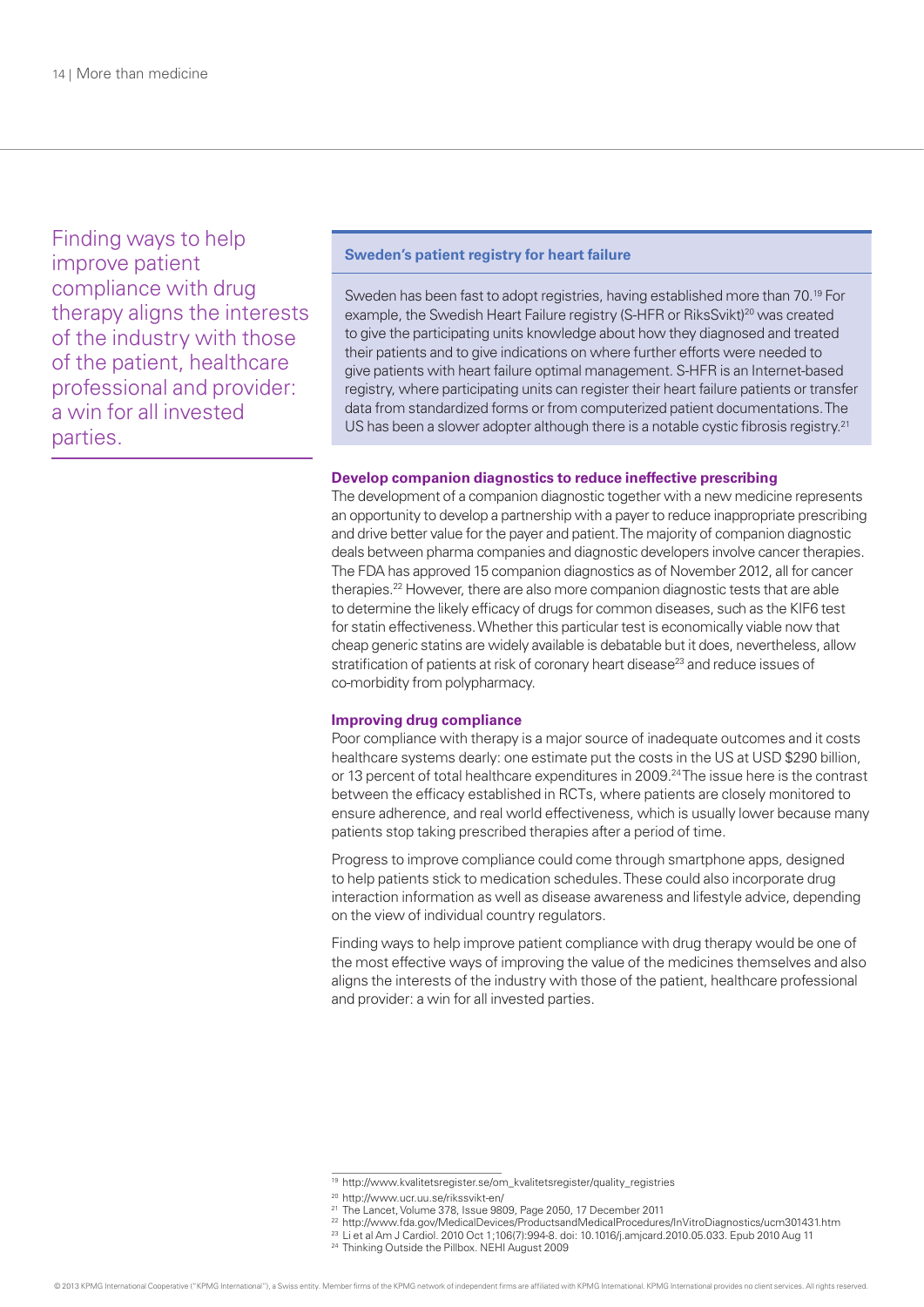#### **IT and Big Data**

Information gathering is a critical component of value convergence. Decision makers in government and other providers, as well as consumers, will undoubtedly use IT tools as part of their assessment of the value of medicines and there are clearly routes for the life sciences industry to develop IT and data partnerships.

The industry has massive repositories of marketing data, market research data, sales data and social media data. These could be used to uncover actionable insights about patients, healthcare professionals or the behavior of payers and providers that could be invaluable in supply chain analysis. The industry also has access to clinical trial data. A priori sequence analysis could be developed to predict better clinical outcomes: keyword mining techniques can reveal patterns in clinical records that may provide new treatment pathways and epidemiology trends can be better understood and used to identify underserved patient populations. The industry could use its specialist disease knowledge built over decades in certain therapeutic areas to help providers analyze their data from hospital and general practitioner records. Big Data analytics to understand market opportunities combined with cloud computing, which permits access to large datasets from anywhere, offer the chance for much greater flexibility in customer relationship management. This could further reshape the sales and marketing models that have already moved far from the share-of-voice models of the 1990s.

#### **Mobile health**

To date, the life sciences industry has hardly begun to impact patient access to digital information about health. Many mobile-ready websites may be just as useful as apps, particularly in developing countries where the web is accessed directly from mobile devices.25 the use of cloud computing is enabling much more flexible approaches to partnership than the industry has previously experienced.

The industry needs to adapt its model to become part of the relationship between healthcare professional and patients, and helping with adherence and involvement with electronic health records may be one route. The industry is embracing new media, albeit after a slow start: the 2012 KPMG Pharmaceutical Outlook Survey showed that pharmaceutical executives planned to use digital/social/mobile technologies over the next year, to gain customer insights (36 percent), as well as for customer facing applications (31 percent) and for recruiting and brand promotion (29 percent).

The expected publication of FDA rules on mHealth apps in 2013 should provide a much needed framework for greater use of technology in the US. The ban on direct-to-consumer advertising in the EU means companies have to focus on unbranded disease awareness apps. This may be an opportunity to partner with governments to improve health information flow to patients.

<sup>25</sup> [http:// //www.cmimedia.com/wp-content/uploads/2012/03/mHealth-+-HTML5pharma-in-2012-Full-Article.pdf](http:////www.cmimedia.com/wp-content/uploads/2012/03/mHealth-+-HTML5pharma-in-2012-Full-Article.pdf)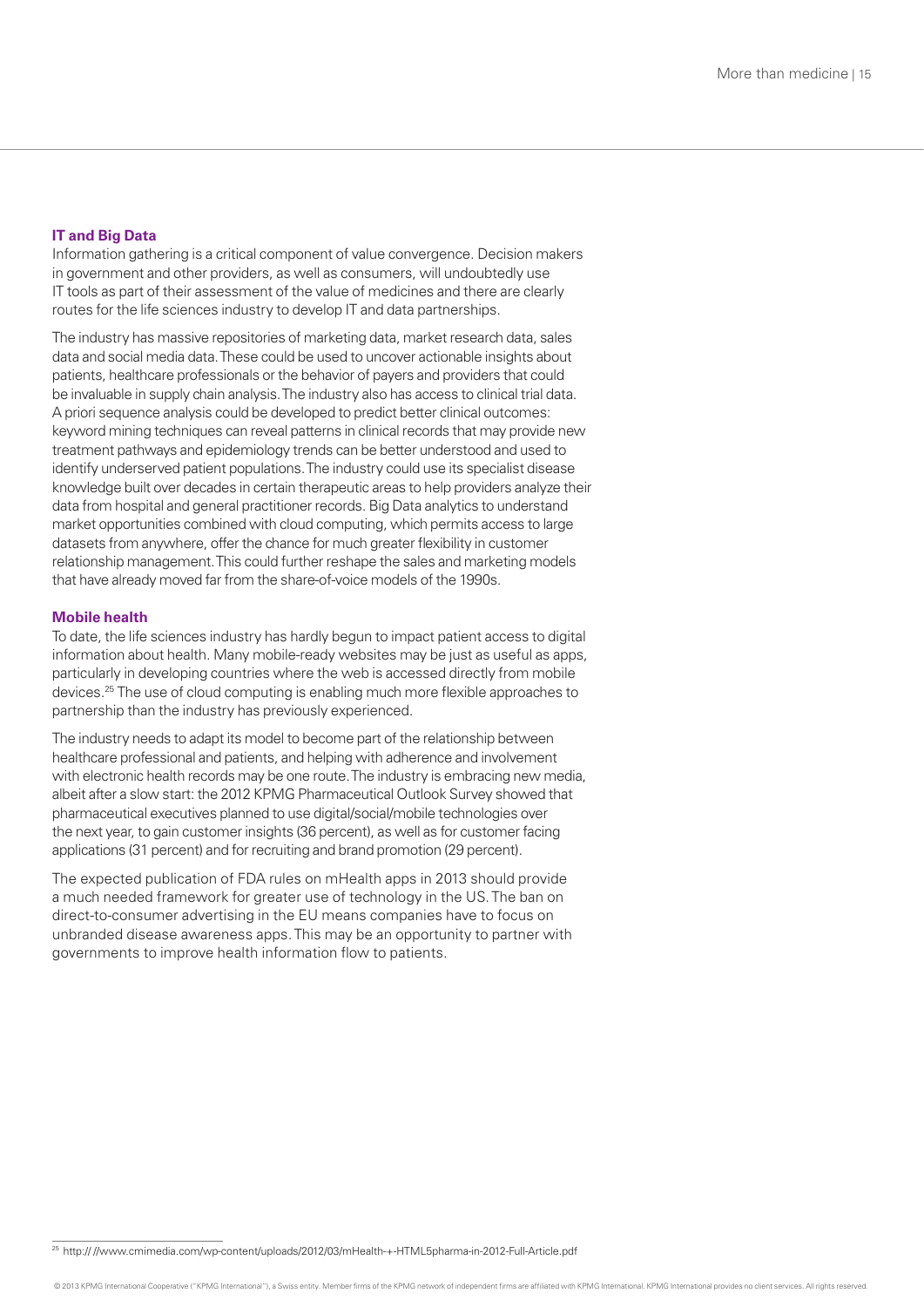Faced with business structures established in a different era that largely address older healthcare systems, the challenge of driving innovative business initiatives away from single product offerings is substantial.

#### **The Proteus Digital Health Ingestible Sensor**

The approval by European regulators in 2010 and by the FDA in 2012, of the Proteus Digital Health ingestible sensor was potentially a major landmark in improving compliance with therapy. The sensor can be integrated into an inert pill and, once the ingestible sensor reaches the stomach, it is powered by contact with stomach fluid communicating a unique signal that determines identity and timing of ingestion. This information is transferred through the user's body tissue to a patch worn on the skin that detects the signal and marks the precise time an ingestible sensor has been taken. Additional physiologic and behavioral metrics collected by the patch include heart rate, body position and activity. The patch relays information to a mobile phone application. With the patient's consent, the information is accessible to caregivers and clinicians.<sup>26</sup> Trials with a variety of medications for chronic diseases are ongoing.

#### **Clinical professional services units**

Faced with business structures established in a different era that largely address older healthcare systems, the challenge of driving innovative business initiatives away from single product offerings is substantial. The industry could consider the creation of new business units for clinical professional services to oversee advanced data collection, information sharing, data analysis and stakeholder collaboration tools.

These new services units could:

- collate external solution requirements
- integrate internal pharma products with external partnered diagnostics, provider services, patient biometric input and compliance incentives
- align to payer delivery models and services.

This proprietary solutions-based approach could drive increased brand value, higher margins and better business performance.

<sup>26</sup> <http://proteusdigitalhealth.com/proteus-digital-health-announces-fda-clearance-of-ingestible-sensor/>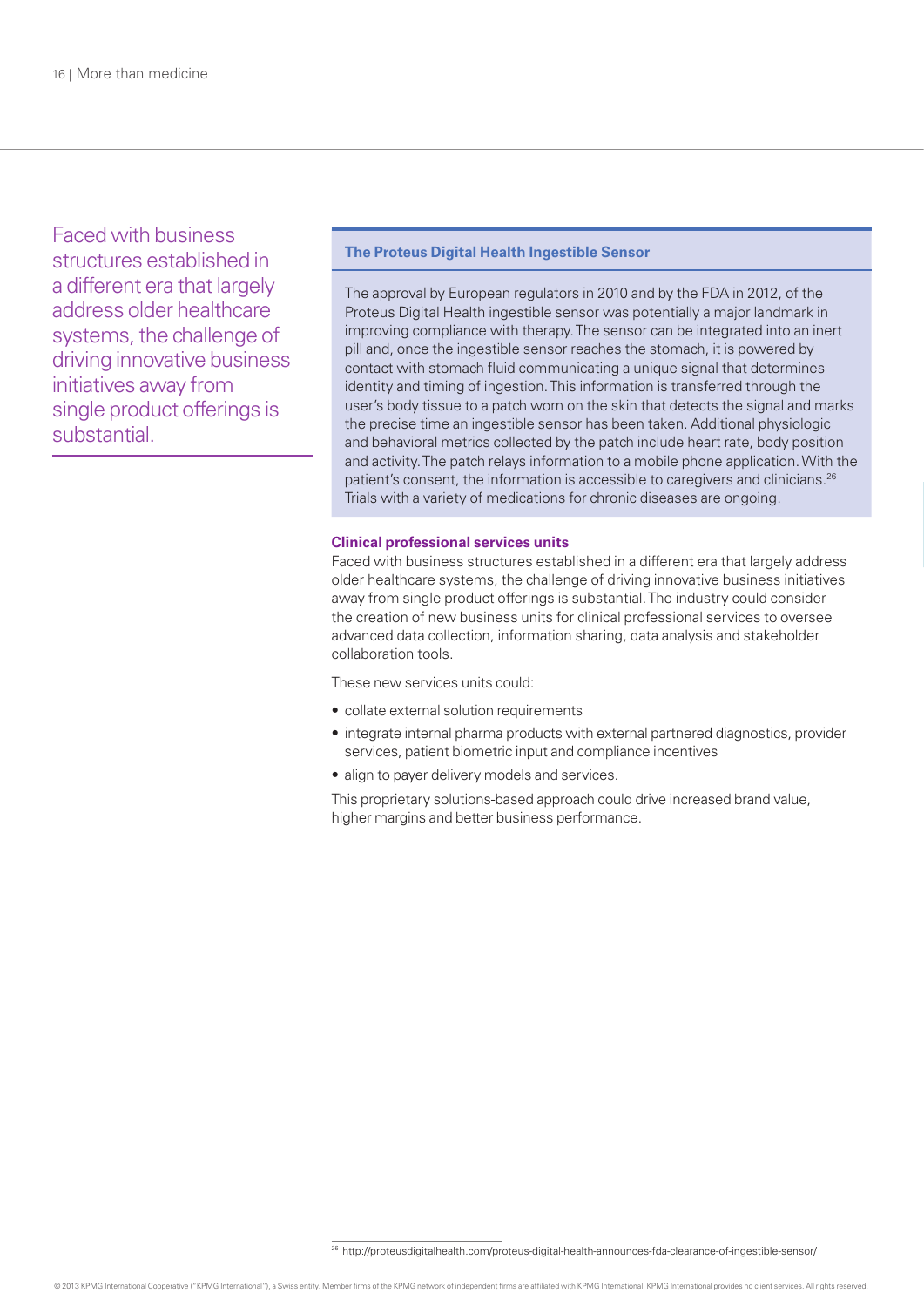

## **Strategies for success** Part **2**

There are three critical strategies that the life sciences industry must consider in the new healthcare environment.

## **Understand the customer 1. and what they want**

Life sciences companies will need to become better at identifying who their new customers are, what they want and how they want it delivered. In the old-world model, the customer was the prescribing physician and, to some extent in the US, the patients on the receiving end of direct-to-consumer advertising. In the new world, customers include the ultimate bill payer in all its various forms, whether it be a third party, government, a budget-holding physician group focused on value for money, or informed patients who are equally focused on value. In different geographies these key customers vary and strategies need to be adapted to maximize returns from new products.

In the new world, customers include the ultimate bill payer in all its various forms.

#### **The changing customer**

As healthcare reforms continue their bumpy journey in the US, there are strong indications that the insurance market is already reacting by designing new products targeted at a different set of customers. Whereas once the primary end-payer may have been employers – through employer-sponsored insurance schemes – health insurance is now increasingly being bought directly by patients through individual health plans. The ramifications of this shift, termed 'strategic diversification' by the CEO of US-based insurer Aetna, will likely be significant as health insurers begin to think and act more like their colleagues in consumer markets. For example, customer retention becomes more important especially for those relatively healthy consumers who are increasingly likely to shop around.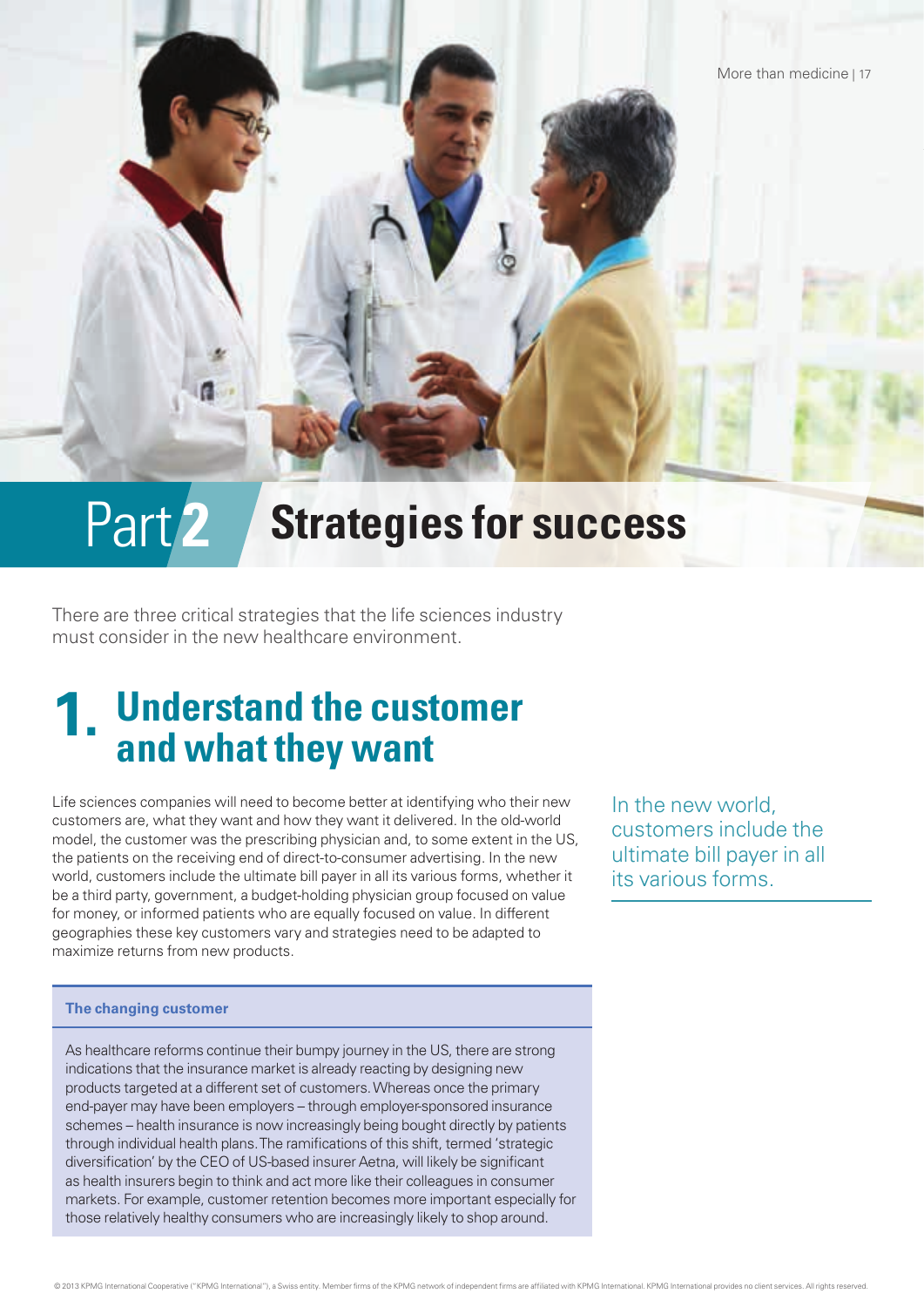## 2. Reshape R&D to provide **reimbursable drugs and devices that deliver shareholder value**

The industry will need to address whether it is investing in the development of the *right* drugs at a cost that will allow satisfactory pricing for the new healthcare environment as well as a return on investment that is acceptable to stakeholders.

Notwithstanding the need to address whether developing drugs alone in the new healthcare space will be enough, the industry will need to address whether it is investing in the development of the *right* drugs at a cost that will allow satisfactory pricing for the new healthcare environment as well as a return on investment (ROI) that is acceptable to stakeholders.

To this end, several companies have already taken some of the following steps to improve the ROI on R&D:

- Increased partnering of research projects with academic institutions and small biotech companies.
- Increasing speed to proof of concept with use of virtual clinical trials such as Eli Lilly's Chorus subsidiary and GlaxoSmithKline's virtual proof of concept discovery performance unit.
- Reducing R&D headcount with a shift to greater externalization, e.g. increased outsourcing of clinical trials.
- Reducing excess R&D capacity, e.g. Roche's closure of its Nutley New Jersey facility; recent closures in the UK by Pfizer and Novartis.
- Introducing pharmacoeconomic evaluations and comparative effectiveness early in the R&D process to enable earlier termination of uneconomic projects.



#### **Figure 3: Illustrative post-tax return on R&D expenditures**

<sup>© 2013</sup> KPMG International Cooperative ("KPMG International"), a Swiss entity. Member firms of the KPMG network of independent firms are affiliated with KPMG International. KPMG International provides no client services. Al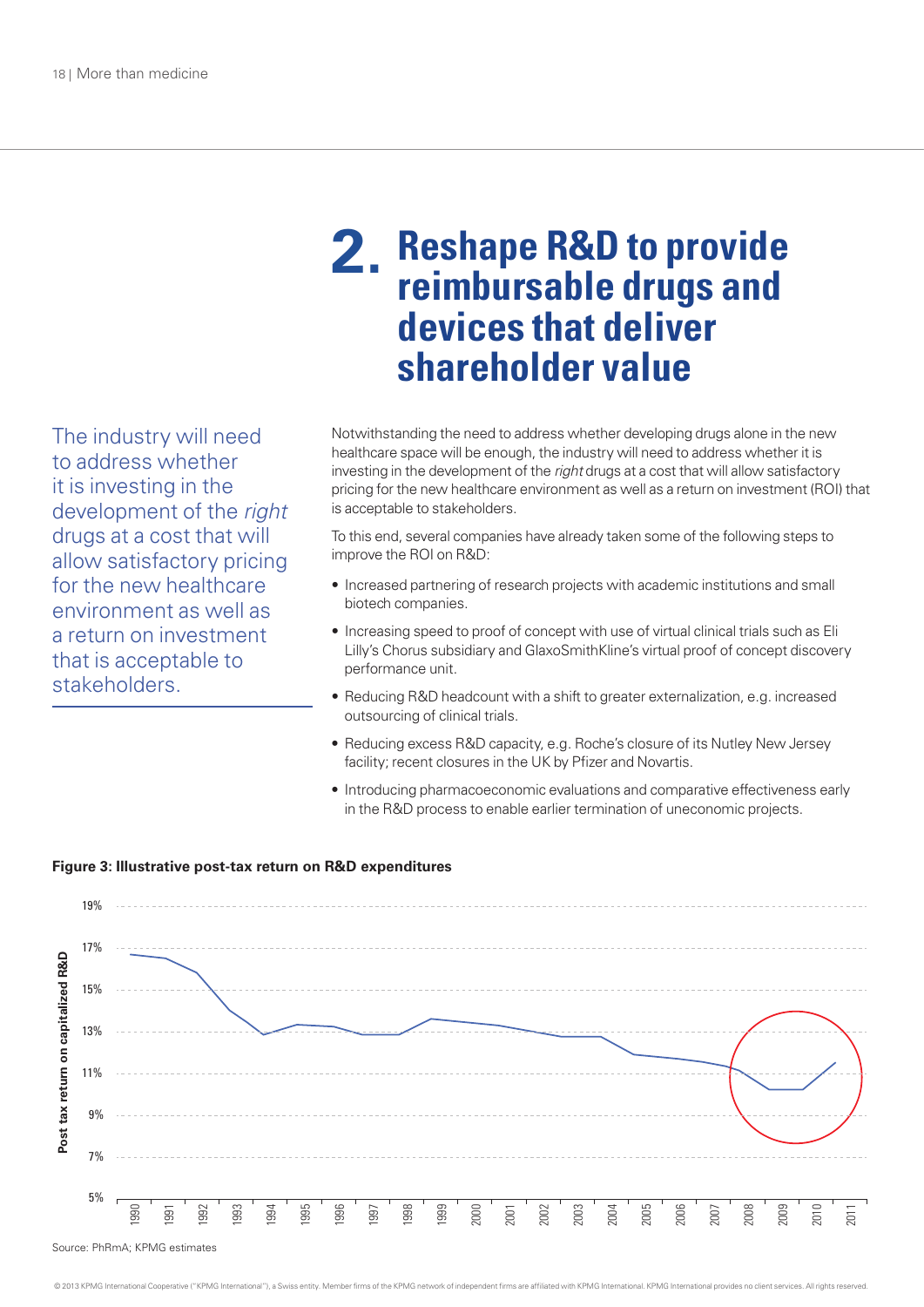There are signs that some of the steps now being taken are having an impact. Eighteen months ago, KPMG published an analysis that showed returns on capitalized R&D had been steadily falling over the past 20 years.<sup>27</sup> Updating this analysis for 2011 data indicates a sharp increase in returns over the period analyzed (see Figure 3).

However, as the demands of the new healthcare economy deepen and broaden, they are likely to bring further difficulties in maintaining this upward swing in ROI on R&D. Strategies to develop drugs that will satisfy both payers and shareholders will become more complex and challenging to achieve.

#### **Oncology: great progress but what about future returns?**

A positive outcome from the greater understanding of the biology of disease is the ability to use more highly selected and appropriate patient populations, largely or wholly comprising responders, for clinical trials which will substantially reduce the cost of bringing these new agents to market. This is particularly true for cancer therapies where these developments have improved the identification of the patient population in which these drugs should be used, thereby improving cost-effectiveness.

Comparative effectiveness is not possible with a competitor in development, only against the standard of care for cancer therapies. Failure in market is therefore a significant risk, assuming approval and reimbursement can be achieved. Companies should perhaps look to reduce the risk of negative returns on development compounds by seeking partnerships with other companies working in the field to find the best compound for patients, rather than wasting resources in competition unless there is compelling evidence to support the superiority of a compound in house.



<sup>27</sup> This analysis is based on data on R&D spending and revenues from the Pharmaceutical Manufacturers of America. We amortise the R&D spending over 15 years and assume flat 30% operating margins and 25% tax rate over the period. For further details please see Future Pharma: Five strategies to accelerate the transformation of the Pharmaceutical industry by 2020.

As the demands of the new healthcare economy deepen and broaden, they are likely to bring further difficulties in maintaining an upward swing in ROI on R&D.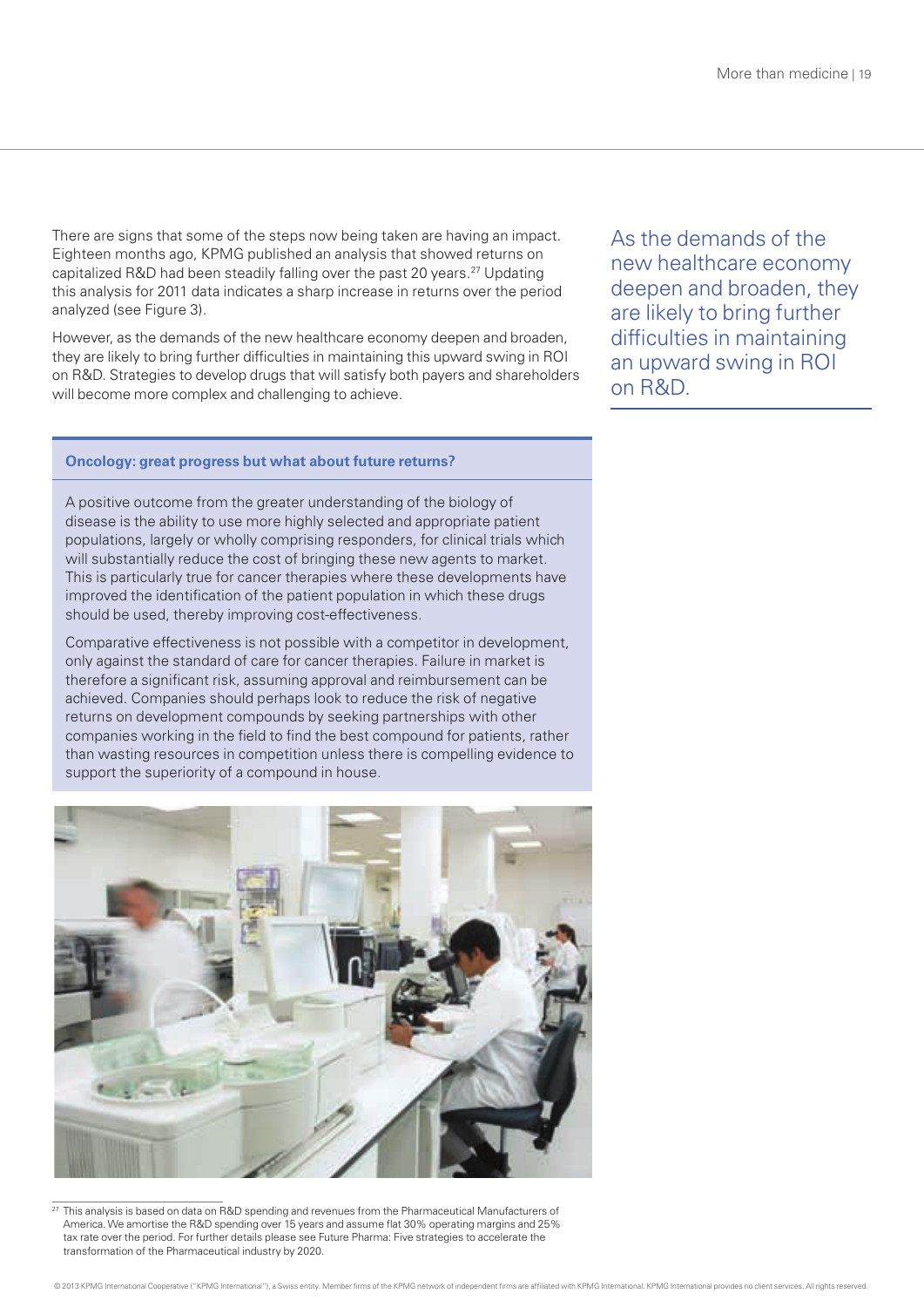

## **Anticipate shifting power structures in the wider healthcare system 3.**

More time needs to be invested to understand the competing priorities that healthcare systems face. Strong leadership will be needed to manage the impact of regional approaches on the whole business.

There are many parts of the new healthcare systems which are yet to be defined. However, those that can accurately assess where the balance of power will eventually lie will be able to ensure that a company's strategy will be aligned with that of the ultimate decision maker. More time needs to be invested to understand the competing priorities that healthcare systems face. Strong leadership will be needed to manage the impact of regional approaches on the whole business.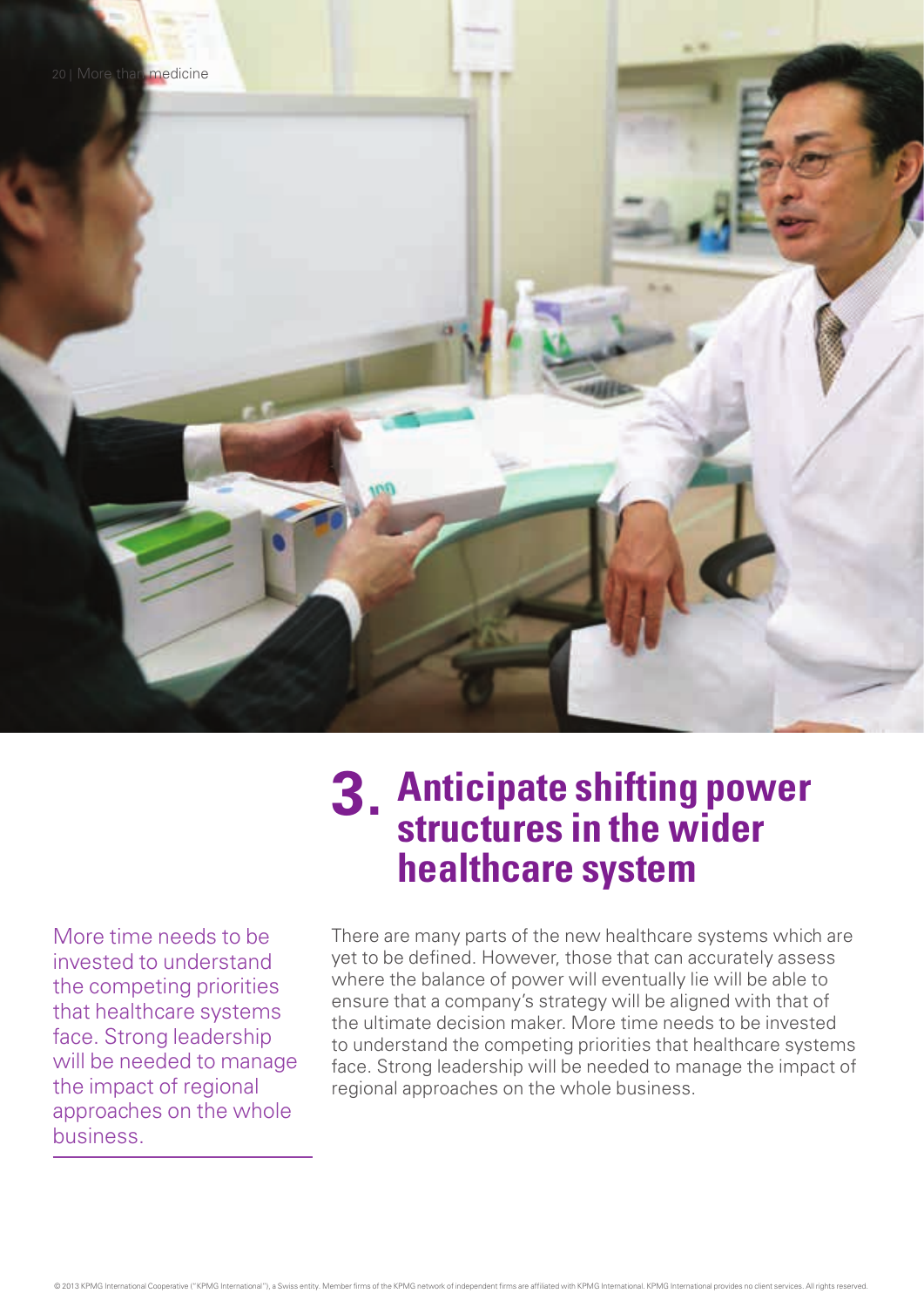#### **The patient**

The individual patient has a much greater share of the balance of power than in the past. Three forces are facilitating greater consumer involvement: new technologies and information that provide a better understanding of individual consumer preferences, new products and services that guide choice, and increased cost sharing and decision making by consumers.

The industry does not deliver value to patients by producing products that are poorly differentiated from existing marketed drugs. The choices that formularies make when there is little to differentiate between drugs make little difference to patients, except in the rare cases of specific intolerance. The industry needs to redefine its product offerings, to the extent possible within the requisite local regulatory framework. The provision by the industry of services to a consumer, within which its medicines are embedded, and which can be shown to lead to improved outcomes, is one route to differentiation. One such example is the lifestyle behavior modification program to improve the health of patients with type 2 diabetes recently initiated by Boehringer Ingelheim in collaboration with Healthrageous Inc. This program will involve digital technology intervention combining digital coaching and a wireless glucose meter transmitting data to clinical monitors.28

#### **The payer**

If the life sciences industry can position itself as part of the solution to everincreasing healthcare costs, greater opportunities will result. Using their extensive knowledge and databases of patient and disease profiles, life sciences companies could help new healthcare bodies seeking value to drive disease prevention as well as more appropriate treatment. Investing time and technology in improving compliance with appropriately prescribed therapies would align the economic interests of payers with better outcomes for patients and potentially result in revenue streams of greater longevity.

#### **The healthcare professional**

The industry needs to work diligently to demonstrate to healthcare professionals that it is neither the enemy nor just a source of funding – old attitudes that still persist in many healthcare systems. Increased investment in education at all levels, particularly in tertiary educational establishments that are training the next generation of healthcare professionals, is one route to permanently changing such perceptions.

Using their extensive knowledge and databases of patient and disease profiles, life sciences companies could help new healthcare bodies seeking value to drive disease prevention as well as more appropriate treatment.

<sup>28</sup> [http://www.boehringer-ingelheim.com/news/news\\_releases/press\\_releases/2012/10\\_july\\_2012\\_](http://www.boehringer-ingelheim.com/news/news_releases/press_releases/2012/10_july_2012_) collaborationhealthrageous.html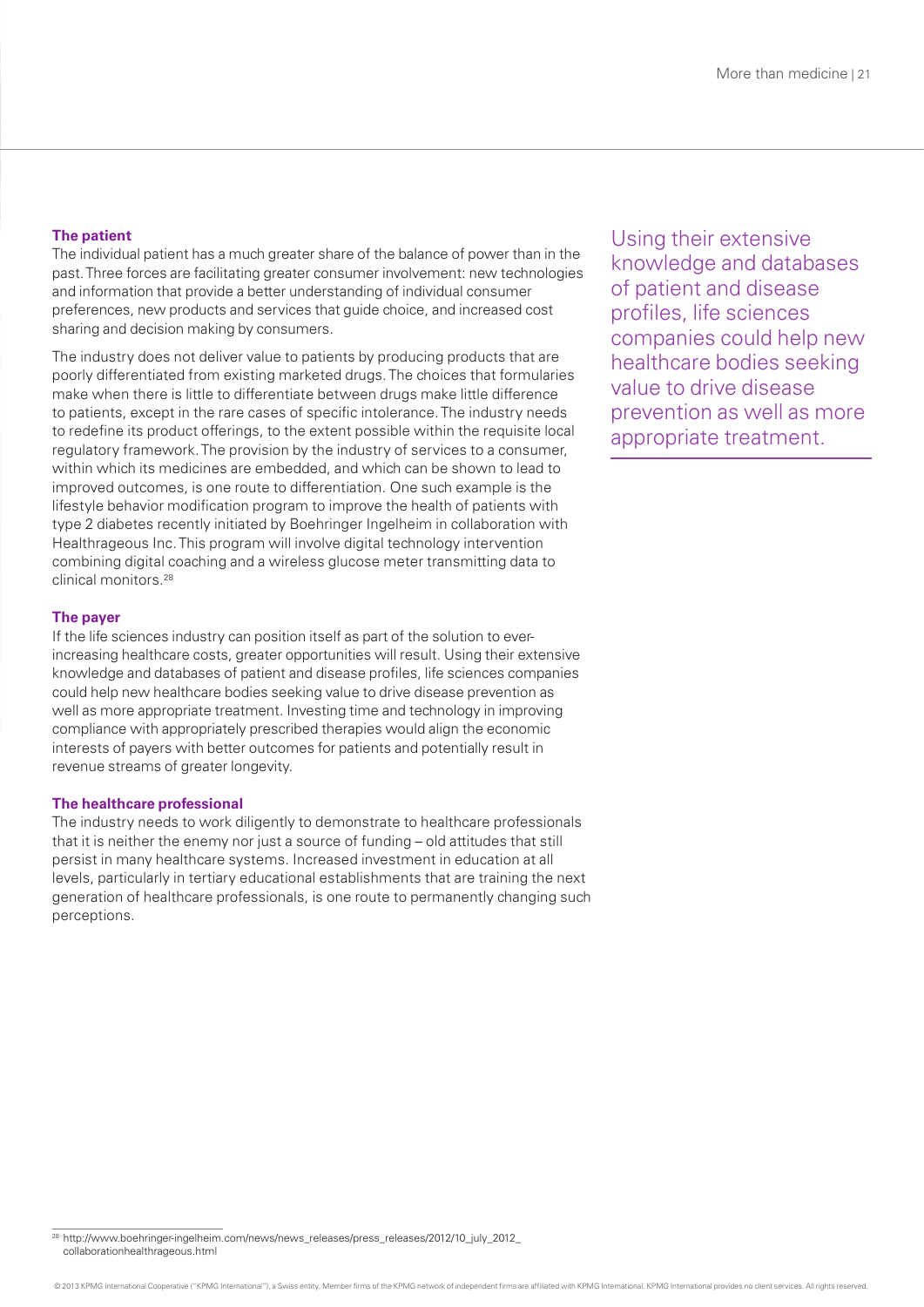## **Conclusion**

Global healthcare systems are evolving to deliver better patient outcomes at lower costs. This shift to paying for outcomes rather than units or episodes raises new challenges for the life sciences industry. We believe that by transforming their approach from the traditional supplier role to one of a solution provider through multiple partnerships with key stakeholders, life sciences companies can deliver sustainable long-term value to payers and patients alike and will drive superior returns for shareholders.

Existing corporate structures aligned with the old-world product supplier model will be difficult to change, especially as, in the short term, there is likely to be a divergence of strategy required to deal with the volume growth of demand in the emerging markets as well as the low-growth reality of today's developed economies.

We see an opportunity for the establishment of new business units focused on professional services. These new clinical professional services units would collate external solution requirements, integrate internal pharma products with external partnered diagnostics, provider services, patient biometric input and compliance incentives and payer delivery models and services. This proprietary solutions-based approach could drive increased brand value, higher margins and improved business performance.

Hard questions need to be asked about what products are being developed by R&D and how these products will be positioned to deliver value in new healthcare systems. In today's environment, having an effective product appropriately priced to gain reimbursement may not be enough. Companies need to go one step further: is there also an effective service model to consider in which the new molecule can be used? Bold decisions will need to be made about clinical development programs to ensure that the latest hot compound is compared with the best new marketed competitor, and not simply the standard of care. The earlier the indications that no significant advantages are realized, the more R&D dollars can be reinvested elsewhere.

As always the customer is king, but the kingdoms are changing fast. Corporate cultures should demand that 'know your customer' be a central message for every general manager in every country.

The industry has to change: the new healthcare environment demands a fresh approach.

Hard questions need to be asked about how the industry will transform to deliver value in the healthcare systems of the future.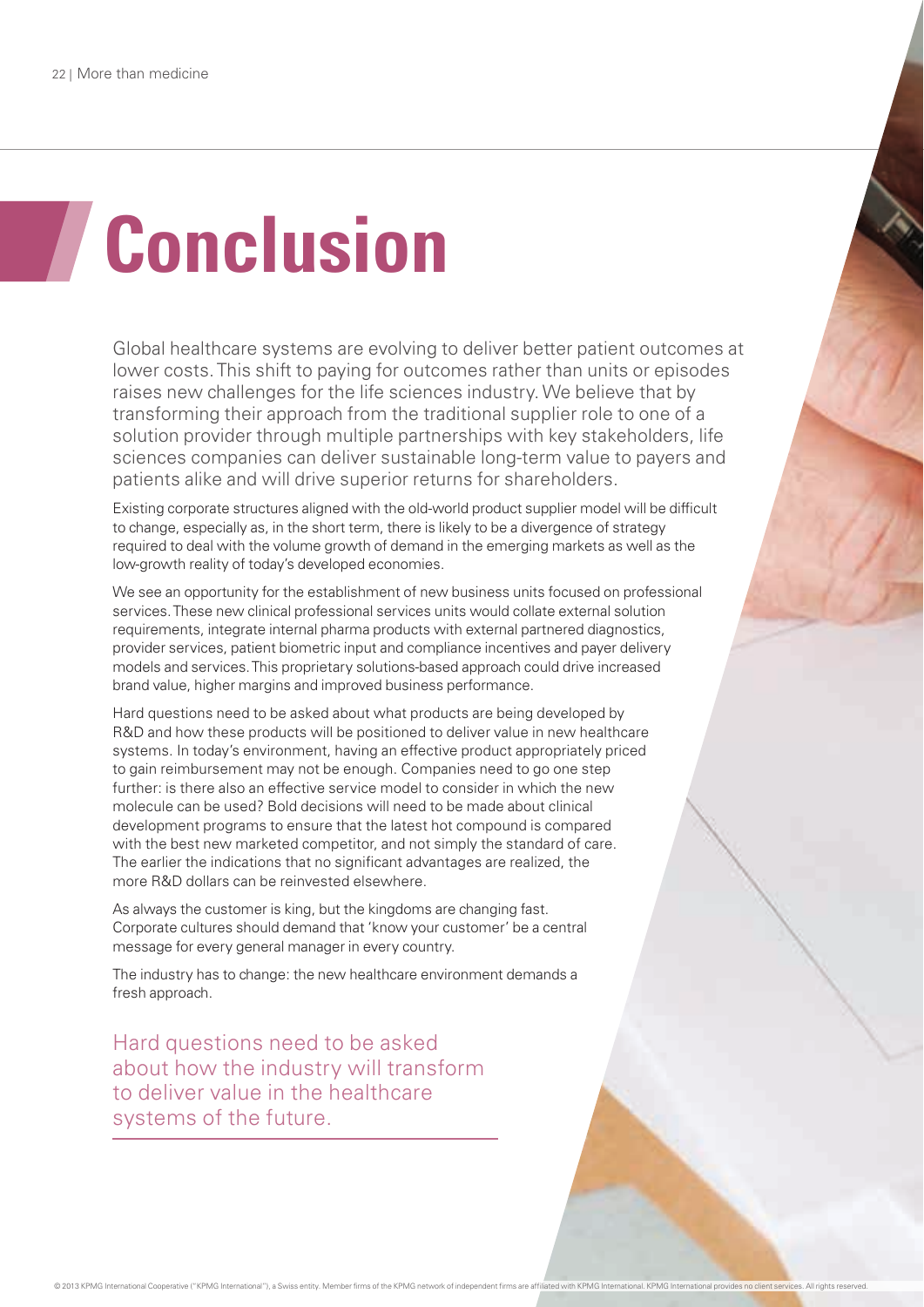$6+$ 

unius r act

**SCUDS** 

Total O

**MEL SITE** 

Contained the Chance

BOA JUSTICE INCOME BRACK

**NB T-30 YANNA BOOM**